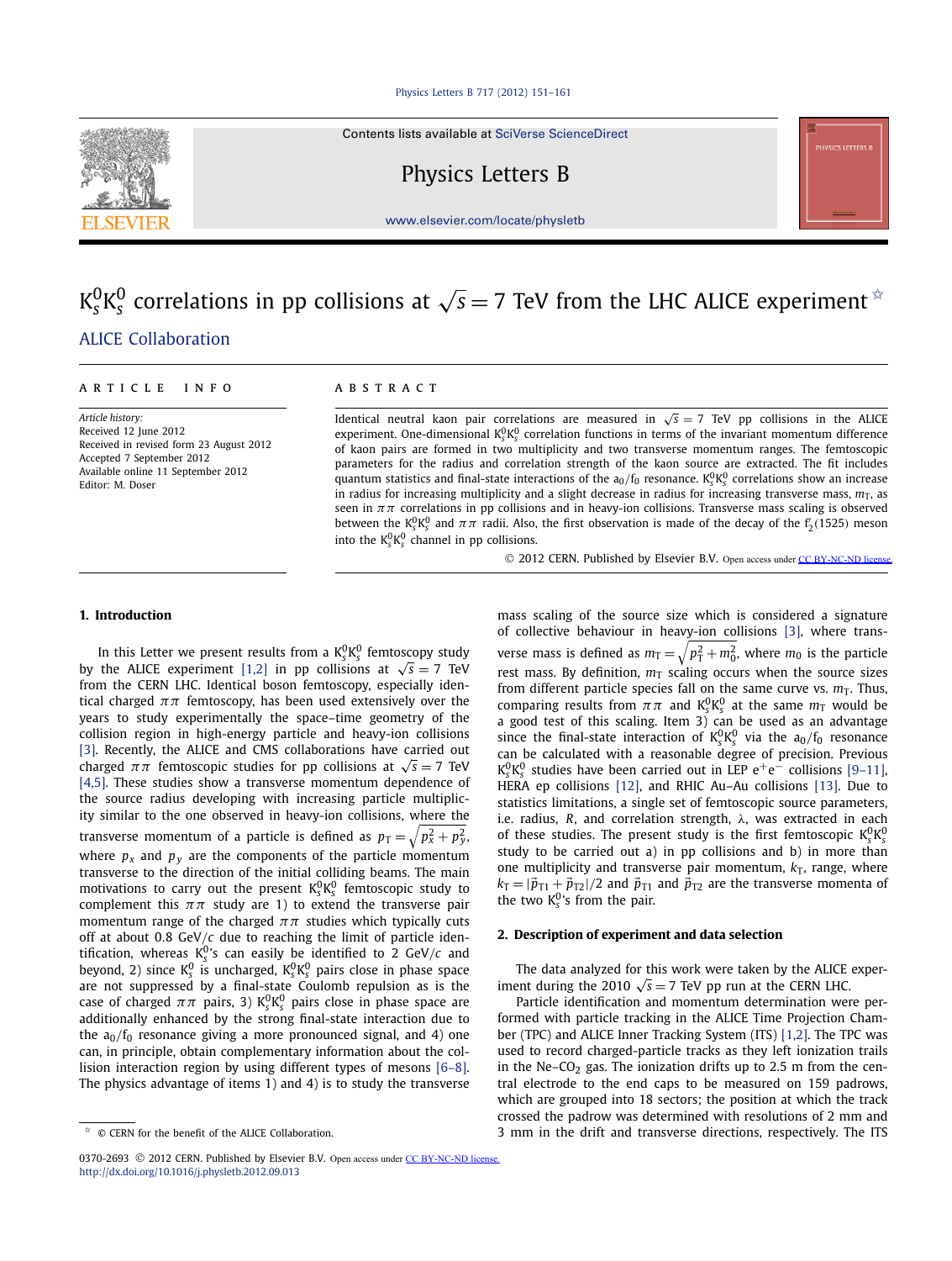<span id="page-1-0"></span>was used also for tracking. It consists of six silicon layers, two innermost Silicon Pixel Detector (SPD) layers, two Silicon Drift Detector (SDD) layers, and two outer Silicon Strip Detector (SSD) layers, which provide up to six space points for each track. The tracks used in this analysis were reconstructed using the information from both the TPC and the ITS; such tracks were also used to reconstruct the primary vertex of the collision. For details of this procedure and its efficiency see Ref. [\[2\].](#page-5-0)

A minimum-bias trigger was used for this analysis. Event triggering was accomplished using several sets of detectors. The forward scintillator detectors, VZERO, are placed along the beam line at +3 m and −0*.*9 m from the nominal interaction point. They cover a region  $2.8 < \eta < 5.1$  and  $-3.7 < \eta < -1.7$ , respectively. They were used in the minimum-bias trigger and their timing signal was used to reject the beam–gas and beam–halo collisions. The minimum-bias trigger required a signal in either of the two VZERO counters or one of the two inner layers of the SPD. Within this sample, events were selected based on the measured chargedparticle multiplicity within the pseudorapidity range |*η*| *<* <sup>1</sup>*.*2. Events were required to have a primary vertex within 1 mm of the beam line and 10 cm of the centre of the 5 m long TPC. This provides almost uniform acceptance for particles with |*η*| *<* 1 for all events in the sample. It decreases for  $1.0 < |\eta| < 1.2$ . In addition, we require events to have at least one charged particle reconstructed within  $|\eta|$  < 1.2.

Event multiplicity, N<sub>ch</sub>, was defined as the number of charged particles falling into the pseudorapidity range |*η*| *<* <sup>0</sup>*.*8 and transverse momentum range  $0.12 < p_T < 10$  GeV/*c*. The two event multiplicity ranges used in this analysis, 1–11 and *>*11, correspond to mean charged particle densities,  $\langle dN_{ch}/dη \rangle$ , of 2.8 and 11.1, respectively, with uncertainties of ∼10%. Events from the Monte Carlo event generator PYTHIA [\[14,15\]](#page-5-0) were used to estimate  $\langle dN_{ch}/dη \rangle$ from the mean charged-particle multiplicity in each range as was done for Table I of Ref. [\[4\],](#page-5-0) which presents ALICE *ππ* results for pp collisions at  $\sqrt{s}$  = 7 TeV, event multiplicity having been determined in the same way there as in the present work.

The decay channel  $K_s^0 \rightarrow \pi^+\pi^-$  was used for particle identification, with a typical momentum resolution of ∼1% [\[16\].](#page-5-0) The distance of closest approach (DCA) of the candidate K<sup>0</sup><sub>s</sub> decay daughters was required to be  $\leqslant 0.1$  cm. Fig. 1 shows invariant mass distributions of candidate  $K_s^0$  vertices for the four multiplicity– $k_T$ ranges used in this study (see below) along with a Gaussian  $+$  linear fit to the data. The invariant mass at the peaks was found to be 0.497 GeV/ $c^2$ , which is within 1 MeV/ $c^2$  of the accepted mass of the K<sup>0</sup><sub>s</sub> [\[17\].](#page-5-0) The average peak width was  $\sigma = 3.72 \text{ MeV}/c^2$  demonstrating the good  $K^0_s$  momentum resolution obtained in the ALICE tracking detectors. A vertex was identified with a K<sub>s</sub> if the invariant mass of the candidate  $\pi^+\pi^-$  pair associated with it fell in the range 0.490–0.504 GeV/ $c^2$ . As seen in Fig. 1, the ratio of the  $\text{K}_{\text{s}}^0$ signal to signal  $+$  background,  $S/(S+B)$ , in each of the four ranges is determined to be 0.90 or greater. The minimum  $K_{\rm s}^0$  flight distance from the primary vertex was 0.5 cm. Additional cuts on the  $K_s^0$  were made in  $\eta$  and  $p_T$ , i.e.  $|\eta| < 0.8$  and  $0.4 < p_T < 3.5$  GeV/c.<br>A cut was imposed to prevent  $K_s^0 K_s^0$  pairs from sharing the same decay daughter. Minimum bias events with two or more K<sup>0</sup>'s were selected for use in the analysis. Three or more K<sup>0</sup>'s occurred in 19% of the events, and all pair combinations of these which satisfied cuts were used.

# **3. Results**

Fig. 2 shows a  $K_s^0 K_s^0$  correlation function,  $C(Q_{\text{inv}})$ , in the invariant momentum difference variable  $\mathrm{Q_{inv}} = \sqrt{\mathrm{Q^2} - \mathrm{Q_0^{\,2}}}$ , where  $\mathrm{Q^2}$ and  $Q_0^2$  are the squared 3-momentum and energy differences be-



**Fig. 1.** Invariant mass distributions of  $\pi^+\pi^-$  pairs in the four multiplicity– $k_T$ ranges used in the study.  $K_s^0$  used in this analysis were identified by the cut 0.490 GeV/ $c^2$  <  $m$  < 0.504 GeV/ $c^2$ . Also shown is a Gaussian + linear fit to the data points.



**Fig. 2.** Inclusive (all event multiplicities and  $k_T$ )  $K_S^0 K_S^0$   $Q_{inv}$  correlation function. Plotted in the insert to the figure is the invariant  $K_s^0 K_s^0$  mass distribution,  $dN/dm(K_s^0 K_s^0)$ in the vicinity of the small peak at  $Q_{inv} \approx 1.15 \text{ GeV}/c$ .

tween the two particles respectively, for all event multiplicities and  $k<sub>T</sub>$ . The experimental  $C(Q_{inv})$  is defined as

$$
C(Q_{\text{inv}}) = a \frac{N_{\text{R}}(Q_{\text{inv}})}{N_{\text{B}}(Q_{\text{inv}})}
$$
\n(1)

where  $N_R(Q_{\text{inv}})$  is the number of "real"  $K_s^0 K_s^0$  pairs from the same event,  $N_B(Q_{inv})$  is the number of "background"  $K_s^0 K_s^0$  pairs constructed by mixing of  $K_s^0$  candidates from ten adjacent events in the same  $k<sub>T</sub>$  and event multiplicity range as the real pairs, and *a* is a normalization constant which is adjusted to set the large- $Q_{inv}$  value of  $C(Q_{inv})$  to be in the vicinity of unity. Only events with two or more  $K_s^0$ 's were used in event mixing. As a test, background formed using only single-K<sup>0</sup><sub>s</sub> events was found to agree with the default one within the statistical uncertainties. Bins in *Q*inv were taken to be 20 MeV/*c* which is greater than the average resolution of *Q*inv resulting from the experimental momentum resolution. Also, the enhancement region in *Q*inv of the correlation functions for source sizes of ∼ 1 fm is ∼ 200 MeV*/c*. Thus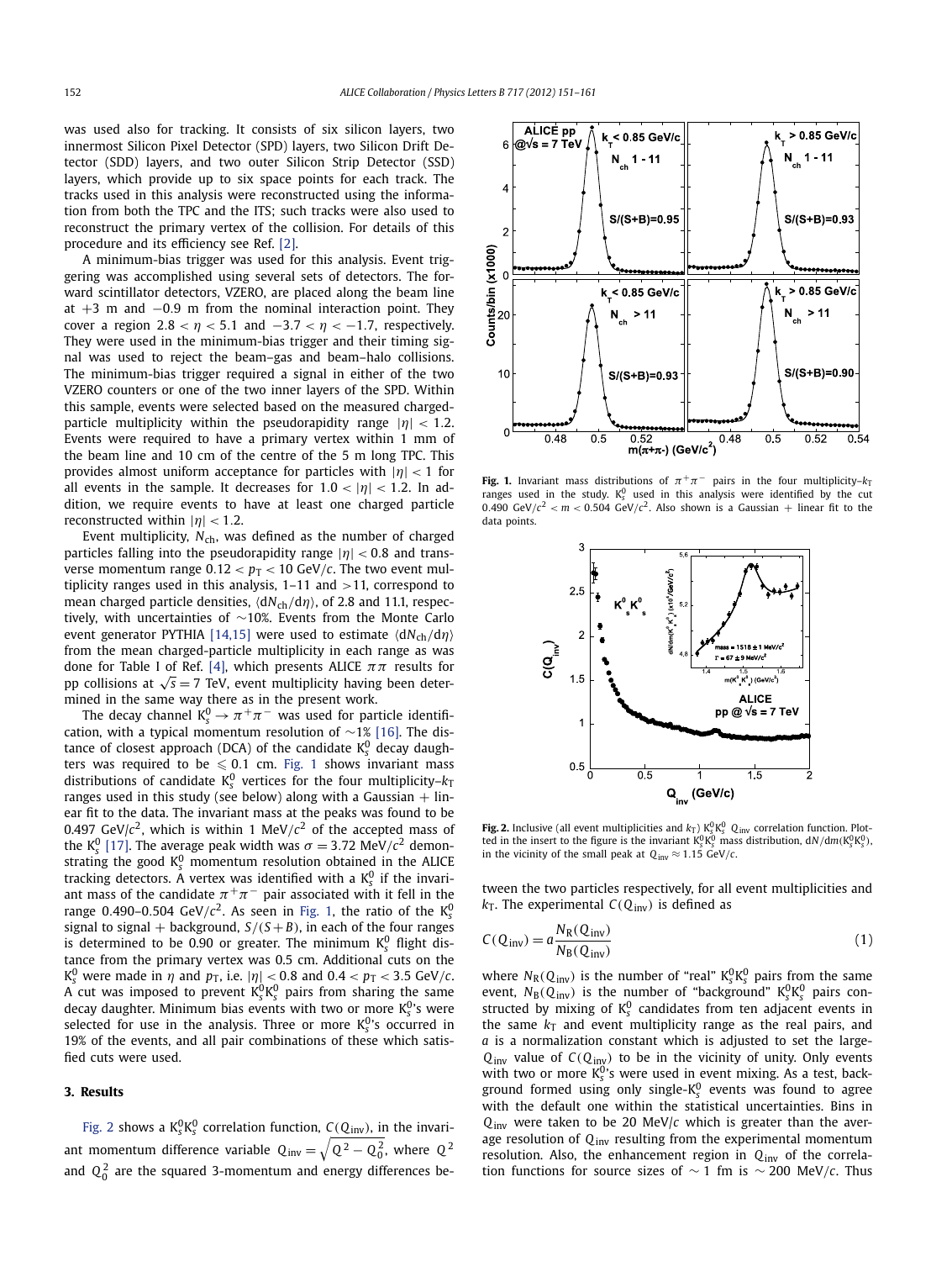<span id="page-2-0"></span>the smearing of the correlation function by the experimental momentum resolution has a negligible effect on the present measurements. The three main features seen in this correlation function are 1) a well-defined enhancement region for *Q*inv *<* 0*.*3 GeV*/c*, 2) a non-flat baseline for  $Q_{\text{inv}} > 0.3$  GeV/*c*, and 3) a small peak at  $Q_{inv} \approx 1.15 \text{ GeV}/c$ .

Considering feature 3) first, fitting a quadratic + Breit–Wigner<br>function to the invariant  $K_s^0 K_s^0$  mass distribution,  $dN/dm(K_s^0 K_s^0)$ , around this peak, where  $m(K_s^0 K_s^0) = 2\sqrt{(Q_{\text{inv}}/2)^2 + m_K^2}$ , we obtain a mass of  $1518 \pm 1 \pm 20$  MeV/ $c^2$  and full width (*Γ*) of  $67 \pm 9 \pm 10$  MeV/ $c^2$  (giving the statistical and systematic errors, respectively). This is plotted in the insert to [Fig. 2.](#page-1-0) Comparing with the Particle Data Group meson table [\[17\],](#page-5-0) this peak is a good candidate for the  $f'_2(1525)$  meson ( $m = 1525 \pm 5$  MeV/ $c^2$ ,  $\Gamma = 73^{+6}_{-5}$  MeV/*c*<sup>2</sup>). This is the first observation of the decay of this meson into the  $K_s^0 K_s^0$  channel in pp collisions. A similar invariant mass plot to that shown in [Fig. 2](#page-1-0) was made using PYTHIA for comparison since it contains the f <sup>2</sup>*(*1525*)* meson. No similar peak was seen above background, thus showing that PYTHIA underestimates the production of this meson in the present system.

In order to disentangle the non-flat baseline from the low-*Q*inv femtoscopic enhancement, PYTHIA was used to model the baseline. PYTHIA contains neither quantum statistics nor the  $K_s^0 K_s^0 \rightarrow a_0/f_0$ channel, but does contain other kinematic effects which could lead to baseline correlations such as mini-jets and momentum and energy conservation effects [\[4\].](#page-5-0) PYTHIA events were reconstructed and run through the same analysis method as used for the corresponding experimental data runs to simulate the same conditions as the experimental data analysis. The PYTHIA version of the invariant mass distributions shown for experiment in [Fig. 1](#page-1-0) yielded similar  $S/(S + B)$  values. As a test, the  $K_s^0 K_s^0$  background obtained from event mixing using PYTHIA events was compared with that from experiment. Since the background pairs do not have femtoscopic effects, these should ideally be in close agreement. A sample plot of the experimental to PYTHIA ratio of the background vs.  $Q_{inv}$  is shown in Fig. 3 for the range  $N_{ch}$  1–11,  $k<sub>T</sub> < 0.85$  GeV/*c*. The average of the ratio is normalized to unity. It is found that PYTHIA agrees with the *Q*inv-dependence of the experimental backgrounds within 10%, even though PYTHIA underpredicts the overall scale of  $K_{\rm s}^{\rm 0} K_{\rm s}^{\rm 0}$  production by about a factor of 2. Since only ratios of PYTHIA  $K_S^0 K_S^0$  distributions are used in disentangling the experimental non-flat baseline, the overall scale factor cancels out. The method of determining the systematic error of using PYTHIA for this purpose is discussed later. The Monte Carlo event generator PHOJET [\[18,19\]](#page-5-0) was also studied for use in modelling the baseline. When it was compared with the experimental data using the same method shown for PYTHIA in Fig. 3, it was found to not represent the shape of the experimental background as well as PYTHIA, differing from experiment by *>*20%. It was thus decided to not use PHOJET for this study.

 $\rm\,K_s^0\rm\,K_s^0$  correlation functions in  $\rm\,Q_{inv}$  were formed from the data in four ranges: two event multiplicity (1–11, *>* 11) ranges times two  $k_T$  ( $<$  0.85,  $>$  0.85 GeV/c) ranges. About  $3 \times 10^8$  experimental minimum bias events were analyzed yielding  $6 \times 10^6$  K<sup>o</sup><sub>S</sub>K<sup>o</sup><sub>S</sub> pairs. About  $2.3 \times 10^8$  PYTHIA minimum bias events used for the baseline determination were also analyzed. This was found to give sufficient statistics for the PYTHIA correlation functions such that the impact of these statistical uncertainties on the measurement of the source parameters was small compared with the systematic uncertainties present in the measurement.

The femtoscopic variables *R* and *λ* were extracted in each range by fitting a model correlation function to the double ratio of the experimental correlation function divided by the PYTHIA cor-

**Fig. 3.** Ratio of  $K_s^0 K_s^0$  experimental background to PYTHIA background vs.  $Q_{\text{inv}}$  for the range  $N_{\text{ch}}$  1–11,  $k_{\text{T}}$  < 0.85 GeV/*c*. The average of the ratio is normalized to unity.

relation function,  $C_{DR}(Q_{inv}) = [C(Q_{inv})]_{exp}/[C(Q_{inv})]_{PYTHIA}$ , where  $C(Q_{\text{inv}})$  is calculated via the ratio given in Eq. [\(1\).](#page-1-0) The model correlation function used in the fitting was the Lednicky correlation function [\[13\],](#page-5-0)  $C_L(Q_{\text{inv}})$ , based on the model by R. Lednicky and V.L. Lyuboshitz [\[20\].](#page-5-0) This model takes into account both quantum statistics and strong final-state interactions from the  $a_0/f_0$  resonance which occur between the  $K_{\rm s}^0 K_{\rm s}^0$  pair. The  $K_{\rm s}^0$  spatial distribution is assumed to be Gaussian with a width *R* in the parametrization and so its influence on the correlation function is from both the quantum statistics and the strong final-state interaction. This is the same parametrization as was used by the RHIC STAR collaboration to extract *R* and  $\lambda$  from their  $K_s^0 K_s^0$  study of Au–Au collisions [\[13\].](#page-5-0) The correlation function is

$$
C_{L}(Q_{\text{inv}}) = \lambda C'(Q_{\text{inv}}) + (1 - \lambda)
$$
\n(2)

where

$$
C'(Q_{\text{inv}}) = 1 + e^{-Q_{\text{inv}}^2 R^2} + \alpha \left[ \left| \frac{f(k^*)}{R} \right|^2 + \frac{4 \Re f(k^*)}{\sqrt{\pi} R} F_1(Q_{\text{inv}} R) - \frac{2 \Im f(k^*)}{R} F_2(Q_{\text{inv}} R) \right]
$$
(3)

and where

$$
F_1(z) = \int_0^z dx \frac{e^{x^2 - z^2}}{z}; \qquad F_2(z) = \frac{1 - e^{-z^2}}{z}.
$$
 (4)

 $f(k^*)$  is the s-wave  $K^0\overline{K}^0$  scattering amplitude whose main contributions are the s-wave isoscalar and isovector  $f_0$  and  $a_0$  resonances [\[13\],](#page-5-0) *R* is the radius parameter and  $\lambda$  is the correlation strength parameter (in the ideal case of pure quantum statistics  $\lambda = 1$ ). *α* is the fraction of  $K_S^0 K_S^0$  pairs that come from the  $K^0 \overline{K}{}^0$  system which is set to 0.5 assuming symmetry in  $K^0$  and  $\bar{K}^0$  production [\[13\].](#page-5-0) As seen in Eq. (3), the first term is a Gaussian function for quantum statistics and the second term describes the final-state resonance scattering and both are sensitive to the radius parameter, *R*, giving enhanced sensitivity to this parameter. The scattering amplitude,  $f(k^*)$ , depends on the resonance masses and decay couplings which have been extracted in various experiments [\[13\].](#page-5-0) The uncertainties in these are found to have only a small effect on the extraction of *R* and *λ* in the present study. An overall normalization parameter multiplying Eq. (2) is also fit to the experimental correlation function.

[Fig. 4](#page-3-0) shows the experimental and PYTHIA  $K_S^0 K_S^0$  correlation functions for each of the four multiplicity– $k<sub>T</sub>$  ranges used. Whereas the experimental correlation functions show an enhancement for

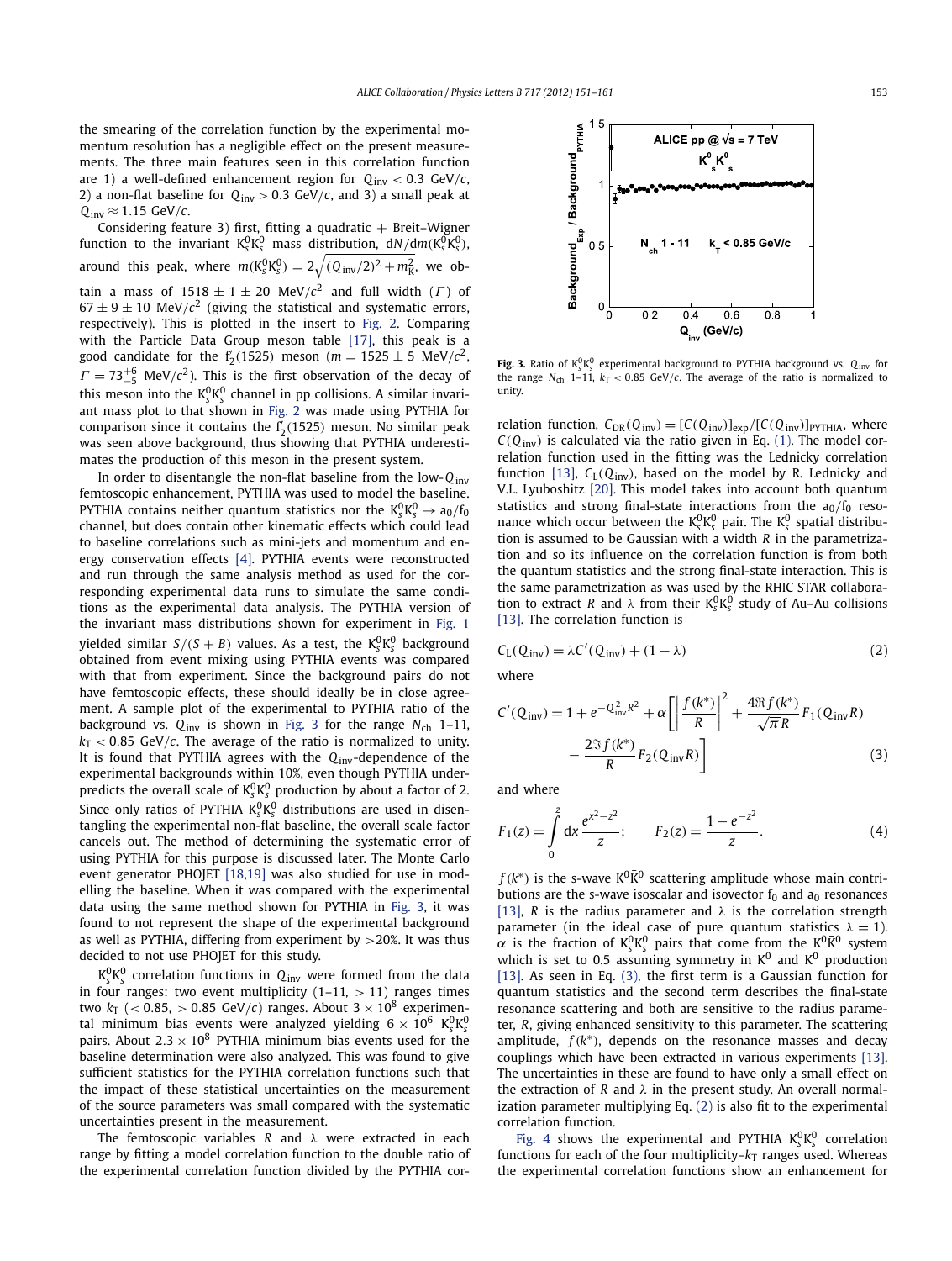<span id="page-3-0"></span>

**Fig. 4.** Experimental and <code>PYTHIA</code>  $K_s^0 K_s^0$  correlation functions for the four multiplicity– $k_T$  ranges.



**Fig. 5.** Experimental  $K_{\scriptscriptstyle S}^0 K_{\scriptscriptstyle S}^0$  correlation functions divided by PYTHIA correlation functions for the four multiplicity- $k<sub>T</sub>$  ranges with femtoscopic fits using the full Lednicky parametrization (solid lines) and the contribution due to quantum statistics (dashed lines).

 $Q_{\text{inv}}$  < 0.3 GeV/ $c^2$ , the PYTHIA correlation functions do not show a similar enhancement. This is what would be expected if the experimental correlation functions contain femtoscopic correlations since PYTHIA does not contain these. PYTHIA is seen to describe the experimental baseline rather well in the region *Q*inv *>* 0.4  $GeV/c^2$  where it is expected that effects of femtoscopic correlations are insignificant. Fig. 5 shows  $C_{DR}(Q_{inv})$ , the experimental correlation functions divided by the PYTHIA correlation functions from Fig. 4, along with the fits with the Lednicky parametrization from Eqs.  $(2)-(4)$  (solid lines). Also shown for reference is the contribution of the quantum statistics part in Eq. [\(3\)](#page-2-0) (dashed lines), which are seen to account for roughly one-half of the overall value



**Fig. 6.**  $\lambda$  parameters extracted by fitting the Lednicky parametrization to  $K_s^0 K_s^0$  correlation functions as shown in Fig. 5. Statistical (darker lines) and total uncertainties are shown. The  $N_{\text{ch}} > 11$  points are offset by 0.05 GeV/ $c^2$  for clarity.



**Fig. 7.** *R* parameters extracted by fitting the Lednicky parametrization to  $K_s^0 K_s^0$  correlation functions as shown in Fig. 5. Also shown for comparison are *R* parameters extracted in the same event multiplicity ranges from a  $\pi\pi$  femtoscopic study by ALICE [\[4\]](#page-5-0) in pp collisions at  $\sqrt{s} = 7$  TeV. Statistical (darker lines) and total uncertainties are shown. The highest  $m<sub>T</sub>$  pion  $N<sub>ch</sub> > 11$  point and lower  $m<sub>T</sub>$  kaon  $N_{\rm ch}$  > 11 point have been shifted by 0.03 GeV/ $c^2$  for clarity.

of the correlation functions. The full Lednicky model fits are seen to qualitatively describe the correlation functions within the error bars, which are statistical.

Figs. 6 and 7 and [Table 1](#page-4-0) present the results of this study for *λ* and *R* parameters extracted by fitting the Lednicky parametrization to  $K_s^0 K_s^0$  correlation functions as shown in Fig. 5. The source parameters are plotted versus the average  $m_T = \sqrt{\langle k_T \rangle^2 + m_K^2}$  to observe whether  $m<sub>T</sub>$  scaling is present (as discussed earlier) and statistical  $+$  systematic error bars are shown. The statistical uncertainties include both the experimental and the PYTHIA statistical uncertainties used to form the correlation functions, as shown in Fig. 4.

The largest contributions to the systematic uncertainties are 1) the non-statistical uncertainty in using PYTHIA to determine the baseline and 2) the effect of varying the  $Q_{inv}$  fit range by  $\pm 10\%$ . These were found to be on the order of or greater than the size of the statistical uncertainties, as can be seen in [Table 1.](#page-4-0) The method used to estimate the systematic uncertainty of using PYTHIA was to set the PYTHIA  $K_s^0 K_s^0$  background distribution equal to the experimental background distribution in the ratio of correlation functions, e.g. forcing the ratio plotted in [Fig. 3](#page-2-0) to be exactly unity for all *Q*inv. The ratio of correlation functions then becomes the ratio of the experimental to PYTHIA real pair distributions, which is then fit with the Lednicky parametrization to extract the source parameters. Parameters extracted from these correlation functions were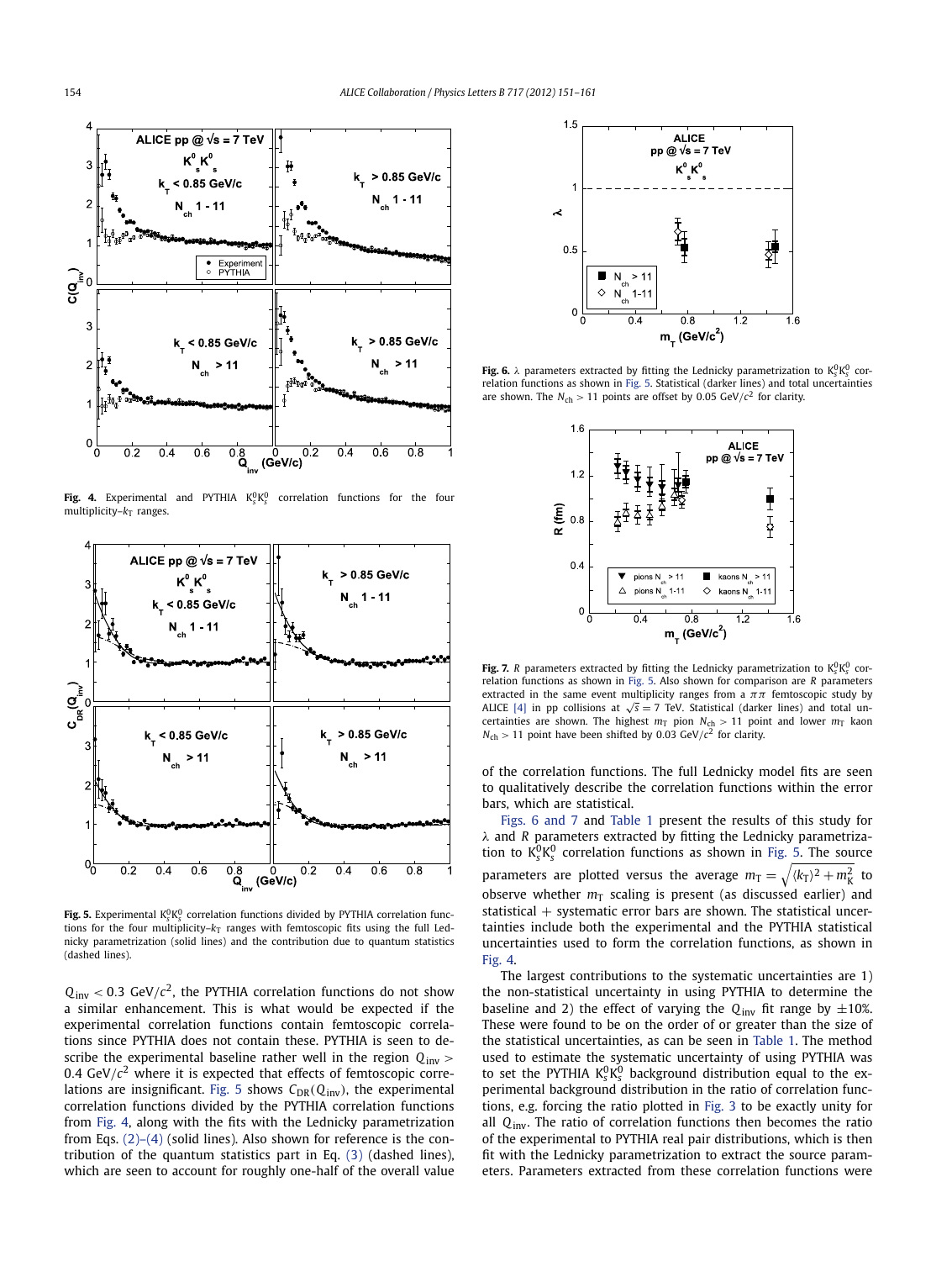<span id="page-4-0"></span>

| <b>Table 1</b>                                                                                                                               |  |
|----------------------------------------------------------------------------------------------------------------------------------------------|--|
| $K_S^0 K_S^0$ source parameters from Lednicky fits for $\sqrt{s} = 7$ TeV pp collisions. Statistical and systematic uncertainties are shown. |  |

| $k_T$ range (GeV/c) | $\mathcal{N}_{\text{ch}}$ range | $\langle k_T \rangle$ (GeV/c) | $\langle dN_{ch}/d\eta \rangle$ |                      | $R$ (fm)             |
|---------------------|---------------------------------|-------------------------------|---------------------------------|----------------------|----------------------|
| < 0.85              | 1-11                            | 0.52                          | 2.8                             | $0.66 + 0.07 + 0.04$ | $0.99 + 0.04 + 0.04$ |
| > 0.85              | $1 - 11$                        | l.32                          | 2.8                             | $0.48 + 0.04 + 0.06$ | $0.75 + 0.02 + 0.07$ |
| < 0.85              | - 11                            | 0.52                          | 11.1                            | $0.53 + 0.07 + 0.05$ | $1.15 + 0.05 + 0.05$ |
| > 0.85              | - 11                            | 1.32                          | 11.1                            | $0.54 + 0.04 + 0.09$ | $1.00 + 0.02 + 0.07$ |

**Table 2**

 $K^0_s K^0_s$  source parameters comparing  $\alpha = 0.5$  (quantum statistics + FSI) and  $\alpha = 0$  (quantum statistics only) fits to [Fig. 5](#page-3-0) using Eqs. [\(2\)–\(4\).](#page-2-0) Statistical uncertainties are shown.

| $k_T$ range (GeV/c) | $N_{ch}$ range |                  | $R$ (fm)         | $\sim$          | $R$ (fm)        |
|---------------------|----------------|------------------|------------------|-----------------|-----------------|
|                     |                | $(\alpha = 0.5)$ | $(\alpha = 0.5)$ | $(\alpha = 0)$  | $(\alpha = 0)$  |
| < 0.85              | 1-11           | $0.64 + 0.07$    | $0.96 \pm 0.04$  | $1.36 \pm 0.15$ | $1.35 \pm 0.07$ |
| > 0.85              | 1-11           | $0.50 \pm 0.04$  | $0.81 \pm 0.02$  | $1.07 \pm 0.09$ | $1.05 \pm 0.04$ |
| < 0.85              | >11            | $0.51 \pm 0.07$  | $1.12 \pm 0.05$  | $0.97 \pm 0.15$ | $1.64\pm0.11$   |
| > 0.85              | >11            | $0.56 + 0.05$    | $1.03 + 0.02$    | $0.89 + 0.10$   | $1.37 \pm 0.07$ |

then averaged with those from [Fig. 5](#page-3-0) and are given in [Figs. 6 and 7](#page-3-0) and Table 1. This method is similar to that used in estimating systematic uncertainties in other  $K_s^0 K_s^0$  measurements [\[10,12\].](#page-5-0) Other systematic uncertainties were also studied, including the effects of varying the K<sub>S</sub> candidate invariant mass acceptance window, using different sets of resonance masses and decay couplings in the scattering amplitude,  $f(k^*)$ , used in fitting  $C_L(Q_{\text{inv}})$  in Eq. [\(3\)](#page-2-0), and momentum resolution effects (as discussed earlier). These were found to be smaller than the statistical uncertainties. The effects of all systematic uncertainties studied on *R* and *λ* were added in quadrature to calculate the total systematic uncertainties given in Table 1.

To see the effect of the  $a_0/f_0$  final-state interaction (FSI) term in the Lednicky parametrization, the correlation functions in [Fig. 5](#page-3-0) were fit with Eqs.  $(2)$ – $(4)$  for two cases: 1) quantum statistics + FSI terms, i.e.  $\alpha = 0.5$  in Eq. [\(2\),](#page-2-0) and 2) quantum statistics term only, i.e.  $\alpha = 0$  in Eq. [\(3\).](#page-2-0) Case 2) corresponds to a Gaussian parametrization for *R* and *λ*. The results of these fits are shown in Table 2. Including the FSI term in the fit is seen to significantly reduce both *R* and *λ*, i.e. *R* by ∼ 30% and *λ* by  $~\sim$  50%. The FSI is thus seen to enhance the correlation function for *Q*inv → 0 making *λ* appear larger and making the enhancement region narrower. This results in an apparent larger *R* and *λ* when fitting with the pure Gaussian quantum statistics model. A reduction in *R* and *λ* when including the FSI term was also observed, but to a lesser extent, in the STAR Au–Au K $^{0}_{\rm s}$ K $^{0}_{\rm s}$  study [\[13\].](#page-5-0) A larger effect of the  $a_0/f_0$  resonance on the correlation function in pp collisions compared with Au–Au collisions is expected since the two kaons are produced in closer proximity to each other in pp collisions, enhancing the probability for final-state interactions.

Within the uncertainties, the  $m<sub>T</sub>$  dependence of  $\lambda$  is seen in [Fig. 6](#page-3-0) to be mostly flat with *λ* lying at an average level of ∼ <sup>0</sup>*.*5–0*.*6, similar to that found in the ALICE *ππ* results for pp collisions at  $\sqrt{s} = 7$  TeV [\[4\].](#page-5-0) In  $\pi \pi$  studies the  $\lambda$  value smaller than 1 has been shown at least in part to be due to the presence of long-lived meson resonances which distort the shape of the source so that the Gaussian assumption, which the fitting functions are based on, is less valid [\[21\].](#page-5-0) This same explanation is possible for the present  $\lambda$  parameters extracted from the  $K_s^0K_s^0$  correlation functions. For example, the  $\phi$  and K<sup>\*</sup> mesons with full widths of  $\Gamma \sim 4$  and  $\Gamma \sim 50$  MeV/ $c^2$ , respectively, could act as long-lived resonances compared with the extracted source scale of *R* ∼ 1 fm, the larger scales being unresolved in the first few *Q*inv bins but still depressing the overall correlation function.

In [Fig. 7](#page-3-0) the dependence of the extracted radius parameters on the transverse mass and event multiplicity are shown. Also shown for comparison are *R* parameters extracted in the same event multiplicity ranges from a  $\pi\pi$  femtoscopic study by ALICE [\[4\]](#page-5-0) in 7 TeV pp collisions. Looking at the  $m<sub>T</sub>$  dependence first, the  $K_s^0 K_s^0$  results alone suggest a tendency for *R* to decrease with increasing  $m<sub>T</sub>$  for both multiplicity ranges. The  $\pi\pi$  measurements also show this decreasing trend for the high multiplicity range, but show the opposite trend for the low multiplicity range, *R* increasing slightly for increasing  $m_T$ . Taken with the  $\pi\pi$  results the  $K_s^0K_s^0$  results for *R* extend the covered range of  $m<sub>T</sub>$  to ~ 1.3 GeV/*c*, which is more than twice the range as for  $\pi\pi$ . The lower  $m<sub>T</sub>$  points for  $K_s^0 K_s^0$ which are in close proximity in  $m<sub>T</sub>$  to the highest  $m<sub>T</sub>$  points for  $\pi \pi$ are seen to overlap within errors, showing  $m<sub>T</sub>$  scaling. The  $m<sub>T</sub>$  dependence of *R* combining both particle species is seen to be weak or non-existent within the error bars. Looking at the multiplicity dependence, a tendency for *R* to increase overall for increasing event multiplicity is seen for both  $\pi\pi$  and  $K_s^0K_s^0$  measurements as is observed in  $\pi\pi$  heavy-ion collision studies [\[22\].](#page-5-0)

The multiplicity– $m<sub>T</sub>$  dependence of the pion femtoscopic radii in heavy-ion collisions is interpreted as a signature for collective hydrodynamic matter behaviour [\[3\].](#page-5-0) Such dependences have also been discussed in  $e^+e^-$  collisions [\[23,24\].](#page-5-0) The corresponding measurements in pp collisions at  $\sqrt{s} = 7$  TeV also show a multiplicity– $m<sub>T</sub>$  dependence [\[4,5\].](#page-5-0) However, important differences with heavy-ion collisions remain, for example at low multiplicities the pion *R* seems to increase with increasing  $m<sub>T</sub>$  rather than decreasing as with heavy-ion collisions, as already mentioned earlier. The interpretation of these pp results for pions is still not clear, although model calculations exist that attempt to explain them via a collective phase created in high-multiplicity pp collisions [\[25–27\].](#page-5-0) If such a collective phase is hydrodynamic-like, the  $m<sub>T</sub>$  dependence of the radii should extend to heavier particles such as the  $K_s^0$  as well, as shown in Ref. [\[27\].](#page-5-0) The measurements presented in this Letter provide a cross-check of the collectivity hypothesis. The interpretation is, however, complicated by the fact that in such small systems particles coming from the decay of strong resonances play a significant role [\[28\];](#page-5-0) simple chemical model calculations show that this influence should be relatively smaller for kaons than for pions. So far, no model calculations are known in the literature for any KK correlations in pp collisions for  $m<sub>T</sub> \ge 0.7$  GeV/ $c<sup>2</sup>$ , but the results measured in the present study should act as a motivation for such calculations.

### **4. Summary**

In summary, identical neutral kaon pair correlations have been measured in  $\sqrt{s} = 7$  TeV pp collisions in the ALICE experiment. One-dimensional  $K_S^0 K_S^0$  correlation functions in terms of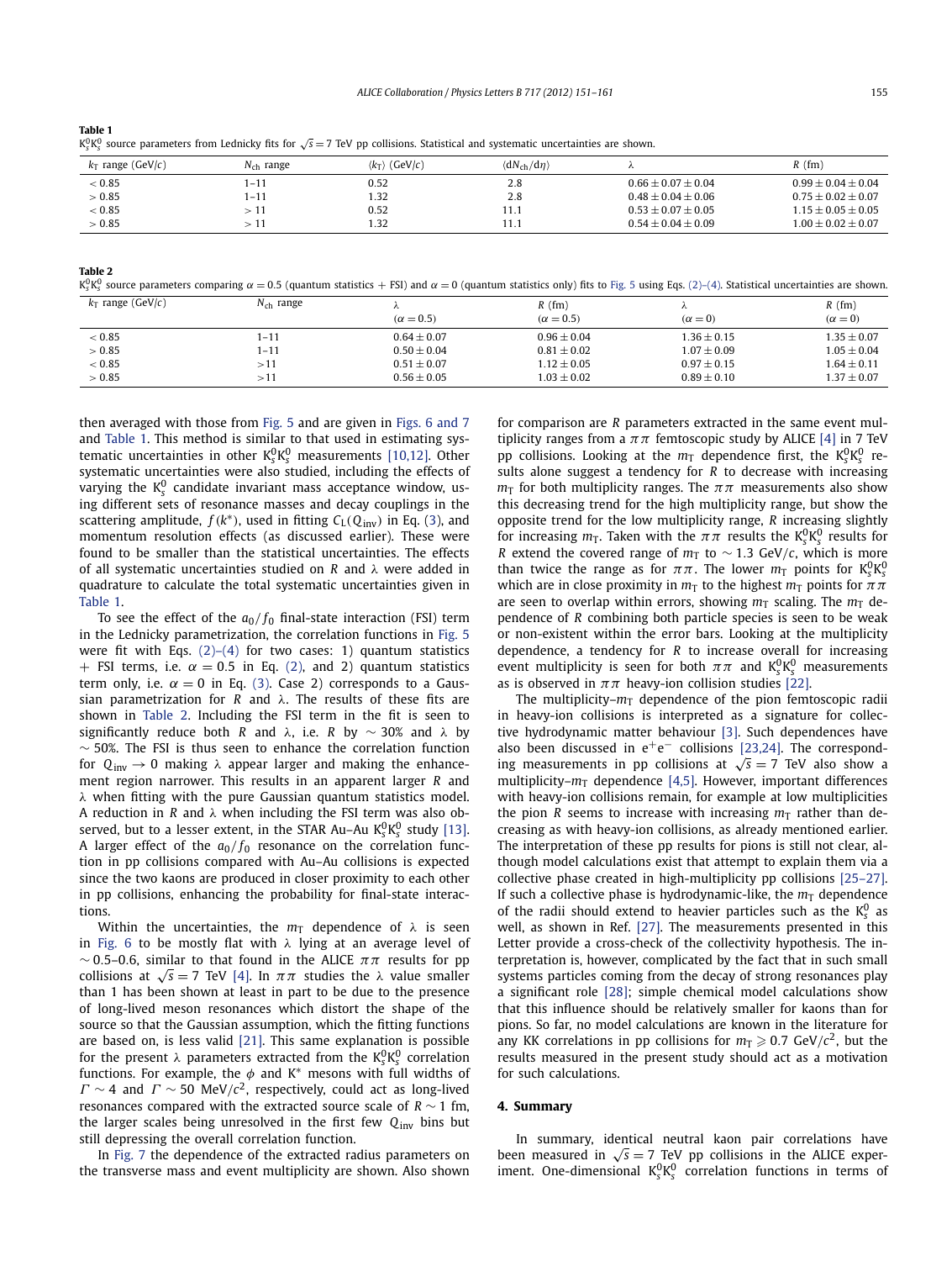<span id="page-5-0"></span>the invariant momentum difference of kaon pairs were formed in two multiplicity and two transverse momentum ranges. The femtoscopic kaon source parameters *R* and *λ* have been extracted. The fit includes quantum statistics and final-state interactions of the a<sub>0</sub>/f<sub>0</sub> resonance. K<sub>s</sub><sup>0</sup>K<sub>s</sub><sup>0</sup> correlations show an increase in *R* for increasing multiplicity and a slight decrease in *R* for increasing  $m<sub>T</sub>$ as seen in  $\pi\pi$  correlations in the pp system and in heavy-ion collisions. Within uncertainties,  $m<sub>T</sub>$  scaling is also observed for the  $\rm{K^{0}_{\scriptscriptstyle S}K^{0}_{\scriptscriptstyle S}}$  and  $\pi\pi$  radii.

# **Acknowledgements**

The ALICE collaboration would like to thank all its engineers and technicians for their invaluable contributions to the construction of the experiment and the CERN accelerator teams for the outstanding performance of the LHC complex.

The ALICE collaboration acknowledges the following funding agencies for their support in building and running the ALICE detector:

Calouste Gulbenkian Foundation from Lisbon and Swiss Fonds Kidagan, Armenia;

Conselho Nacional de Desenvolvimento Científico e Tecnológico (CNPq), Financiadora de Estudos e Projetos (FINEP), Fundação de Amparo à Pesquisa do Estado de São Paulo (FAPESP);

National Natural Science Foundation of China (NSFC), the Chinese Ministry of Education (CMOE) and the Ministry of Science and Technology of China (MSTC);

Ministry of Education and Youth of the Czech Republic;

Danish Natural Science Research Council, the Carlsberg Foundation and the Danish National Research Foundation;

The European Research Council under the European Community's Seventh Framework Programme;

Helsinki Institute of Physics and the Academy of Finland;

French CNRS-IN2P3, the 'Region Pays de Loire', 'Region Alsace', 'Region Auvergne' and CEA, France;

German BMBF and the Helmholtz Association;

General Secretariat for Research and Technology, Ministry of Development, Greece;

Hungarian OTKA and National Office for Research and Technology (NKTH);

Department of Atomic Energy and Department of Science and Technology of the Government of India;

Istituto Nazionale di Fisica Nucleare (INFN) of Italy;

MEXT Grant-in-Aid for Specially Promoted Research, Japan;

Joint Institute for Nuclear Research, Dubna;

National Research Foundation of Korea (NRF);

CONACYT, DGAPA, México, ALFA-EC and the HELEN Program (High-Energy physics Latin-American–European Network);

Stichting voor Fundamenteel Onderzoek der Materie (FOM) and the Nederlandse Organisatie voor Wetenschappelijk Onderzoek (NWO), Netherlands;

Research Council of Norway (NFR);

Polish Ministry of Science and Higher Education;

National Authority for Scientific Research – NASR (Autoritatea

Națională pentru Cercetare Științifică – ANCS);

Federal Agency of Science of the Ministry of Education and Science of Russian Federation, International Science and Technology Center, Russian Academy of Sciences, Russian Federal Agency of Atomic Energy, Russian Federal Agency for Science and Innovations and CERN-INTAS;

Ministry of Education of Slovakia;

Department of Science and Technology, South Africa;

CIEMAT, EELA, Ministerio de Educación y Ciencia of Spain, Xunta de Galicia (Consellería de Educación), CEADEN, Cubaenergía, Cuba, and IAEA (International Atomic Energy Agency);

Swedish Research Council (VR) and Knut & Alice Wallenberg Foundation (KAW);

Ukraine Ministry of Education and Science;

United Kingdom Science and Technology Facilities Council (STFC);

The United States Department of Energy, the United States National Science Foundation, the State of Texas, and the State of Ohio.

### **Open access**

This article is published Open Access at [sciencedirect.com](http://www.sciencedirect.com). It is distributed under the terms of the Creative Commons Attribution License 3.0, which permits unrestricted use, distribution, and reproduction in any medium, provided the original authors and source are credited.

### **References**

- [1] K. Aamodt, et al., ALICE Collaboration, JINST 3 (2008) S08002.
- [2] K. Aamodt, et al., ALICE Collaboration, Eur. Phys. J. C 68 (2010) 345.
- [3] M.A. Lisa, S. Pratt, R. Soltz, U. Wiedemann, Ann. Rev. Nucl. Part. Sci. 55 (2005) 357.
- [4] K. Aamodt, et al., ALICE Collaboration, Phys. Rev. D 84 (2011) 112004, arXiv:1101.3665.
- [5] V. Khachatryan, et al., CMS Collaboration, JHEP 1105 (2011) 029, arXiv: 1101.3518 [hep-ex].
- [6] H.J. Lipkin, Phys. Lett. B 219 (1989) 474.
- [7] H.J. Lipkin, Phys. Rev. Lett. 69 (1992) 3700, hep-ph/9212255.
- [8] G. Alexander, H.J. Lipkin, Phys. Lett. B 456 (1999) 270, hep-ph/9903205.
- [9] P. Abreu, et al., DELPHI Collaboration, Phys. Lett. B 379 (1996) 330.
- [10] S. Schael, et al., ALEPH Collaboration, Phys. Lett. B 611 (2005) 66.
- [11] G. Abbiendi, et al., OPAL Collaboration, Eur. J. Phys. C 21 (2001) 23.
- [12] S. Chekanov, et al., ZEUS Collaboration, Phys. Lett. B 652 (2007) 1.
- [13] B.I. Abelev, et al., STAR Collaboration, Phys. Rev. C 74 (2006) 054902.
- [14] T. Sjostrand, L. Lonnblad, S. Mrenna, P. Skands, hep-ph/0603175, March 2006.
- [15] P.Z. Skands, arXiv:0905.3418, 2009.
- [16] K. Aamodt, et al., ALICE Collaboration, Eur. Phys. J. C 71 (2011) 1594, arXiv: 1012.3257 [hep-ex].
- [17] K. Nakamura, et al., Particle Data Group, J. Phys. G 37 (2010) 075021.
- [18] R. Engel, Z. Phys. C 66 (1995) 203.
- [19] R. Engel, J. Ranft, Phys. Rev. D 54 (1996) 4244, hep-ph/9509373.
- [20] R. Lednicky, V.L. Lyuboshitz, Sov. J. Nucl. Phys. 35 (1982) 770.
- [21] T.J. Humanic, Phys. Rev. C 76 (2007) 025205.
- [22] K. Aamodt, et al., ALICE Collaboration, Phys. Lett. B 696 (2011) 328, arXiv:1012.4035 [nucl-ex].
- [23] A. Bialas, M. Kucharczyk, H. Palka, K. Zalewski, Phys. Rev. D 62 (2000) 114007, hep-ph/0006290.
- [24] A. Bialas, K. Zalewski, Acta Phys. Polon. B 30 (1999) 359, hep-ph/9901382.
- [25] P. Bozek, Acta Phys. Polon. B 41 (2010) 837, arXiv:0911.2392 [nucl-th].
- [26] K. Werner, K. Mikhailov, I. Karpenko, T. Pierog, arXiv:1104.2405 [hep-ph].
- [27] D. Truesdale, T.J. Humanic, J. Phys. G: Nucl. Part. Phys. 39 (2012) 015011.
- [28] A. Kisiel, Phys. Rev. C 84 (2011) 044913, arXiv:1012.1517 [nucl-th].

**ALICE Collaboration**

B. Abelev <sup>68</sup>, J. Adam <sup>33</sup>, D. Adamová <sup>73</sup>, A.M. Adare <sup>120</sup>, M.M. Aggarwal <sup>77</sup>, G. Aglieri Rinella <sup>29</sup>, A.G. Agocs  $^{60}$ , A. Agostinelli  $^{21}$ , S. Aguilar Salazar  $^{56}$ , Z. Ahammed  $^{116}$ , A. Ahmad Masoodi  $^{13}$ , N. Ahmad  $^{13}$ , S.A. Ahn [62,](#page-9-0) S.U. Ahn [63](#page-9-0)*,*[36,](#page-9-0) A. Akindinov [46,](#page-9-0) D. Aleksandrov [88,](#page-9-0) B. Alessandro [94,](#page-10-0) R. Alfaro Molina [56](#page-9-0), A. Alici [97](#page-10-0)*,*[9](#page-8-0), A. Alkin [2,](#page-8-0) E. Almaráz Aviña [56,](#page-9-0) J. Alme [31,](#page-9-0) T. Alt [35,](#page-9-0) V. Altini [27,](#page-9-0) S. Altinpinar [14,](#page-9-0)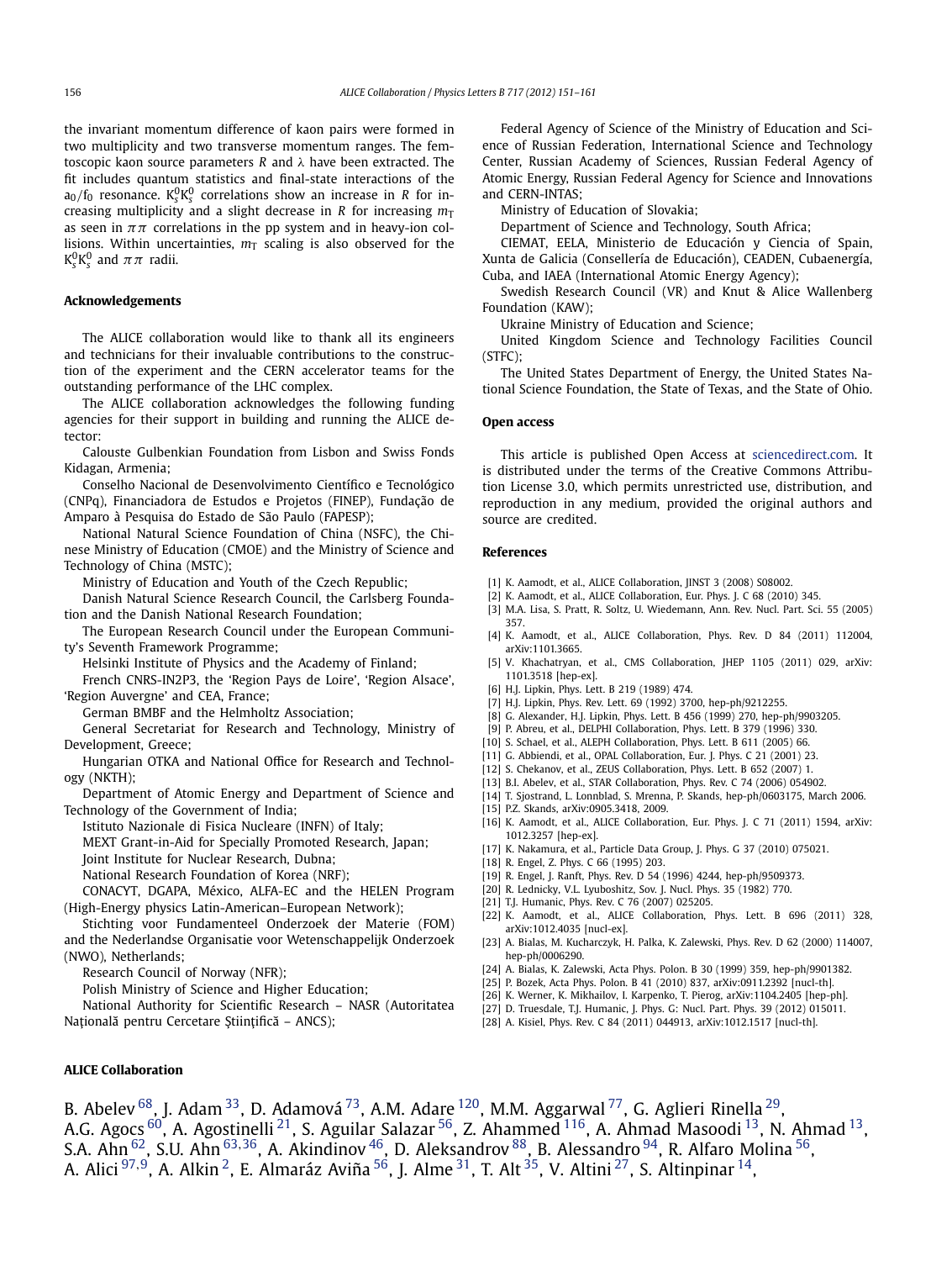I. Altsybeev  $^{117}$  $^{117}$  $^{117}$ , C. Andrei  $^{70}$ , A. Andronic  $^{85}$ , V. Anguelov  $^{82}$ , J. Anielski  $^{54}$  $^{54}$  $^{54}$ , C. Anson  $^{15}$ , T. Antičić  $^{86},$ F. Antinori <sup>93</sup>, P. Antonioli <sup>[97](#page-10-0)</sup>, L. Aphecetche <sup>102</sup>, H. Appelshäuser <sup>[52](#page-9-0)</sup>, N. Arbor <sup>64</sup>, S. Arcelli <sup>21</sup>, A. Arend <sup>52</sup>, N. Armesto  $^{12}$ , R. Arnaldi  $^{94}$ , T. Aronsson  $^{120}$ , I.C. Arsene  $^{85}$ , M. Arslandok  $^{52}$ , A. Asryan  $^{117}$ , A. Augustinus <sup>29</sup>, R. Averbeck <sup>85</sup>, T.C. Awes <sup>74</sup>, J. Äystö <sup>[37](#page-9-0)</sup>, M.D. Azmi <sup>13</sup>, M. Bach <sup>[35](#page-9-0)</sup>, A. Badalà <sup>99</sup>, Y.W. Baek [63](#page-9-0)*,*[36,](#page-9-0) R. Bailhache [52,](#page-9-0) R. Bala [94,](#page-10-0) R. Baldini Ferroli [9,](#page-8-0) A. Baldisseri [11,](#page-8-0) A. Baldit [63,](#page-9-0) F. Baltasar Dos Santos Pedrosa $^{29}$  $^{29}$  $^{29}$ , J. Bán $^{47}$  $^{47}$  $^{47}$ , R.C. Baral $^{48}$ , R. Barbera $^{23}$ , F. Barile $^{27}$  $^{27}$  $^{27}$ , G.G. Barnaföldi  $^{60}$ , L.S. Barnby  $^{90}$ , V. Barret  $^{63}$ , J. Bartke  $^{104}$ , M. Basile  $^{21}$ , N. Bastid  $^{63}$ , S. Basu  $^{116}$ , B. Bathen  $^{54}$ , G. Batigne  $^{102}$ , B. Batyunya  $^{59}$ , C. Baumann  $^{52}$ , I.G. Bearden  $^{71}$ , H. Beck  $^{52}$ , I. Belikov  $^{58}$ , F. Bellini  $^{21}$ , R. Bellwied  $^{110}$ , E. Belmont-Moreno  $^{56}$  $^{56}$  $^{56}$ , G. Bencedi  $^{60}$ , S. Beole  $^{25}$ , I. Berceanu  $^{70}$ , A. Bercuci  $^{70}$ , Y. Berdnikov  $^{75}$ , D. Berenyi  $^{60}$ , A.A.E. Bergognon  $^{102}$ , D. Berzano  $^{94}$ , L. Betev  $^{29}$ , A. Bhasin  $^{80}$ , A.K. Bhati  $^{77}$ , J. Bhom  $^{114}$ , L. Bianchi <sup>25</sup>, N. Bianchi <sup>65</sup>, C. Bianchin <sup>19</sup>, J. Bielčík <sup>33</sup>, J. Bielčíková <sup>73</sup>, A. Bilandzic <sup>[72](#page-9-0),[71](#page-9-0)</sup>, S. Bjelogrlic <sup>45</sup>, F. Blanco <sup>7</sup>, F. Blanco  $^{110}$ , D. Blau  $^{88}$ , C. Blume  $^{52}$ , M. Boccioli  $^{29}$ , N. Bock  $^{15}$ , S. Böttger  $^{51}$ , A. Bogdanov  $^{69}$ , H. Bøggild  $^{71}$ , M. Bogolyubsky  $^{43}$ , L. Boldizsár  $^{60}$ , M. Bombara  $^{34}$ , J. Book  $^{52}$ , H. Borel  $^{11}$ , A. Borissov  $^{119}$ , S. Bose  $^{89}$ , F. Bossú  $^{25}$ , M. Botje  $^{72}$ , B. Boyer  $^{42}$ , E. Braidot  $^{67}$ , P. Braun-Munzinger  $^{85}$ , M. Bregant  $^{102}$ , T. Breitner [51,](#page-9-0) T.A. Browning [83,](#page-9-0) M. Broz [32,](#page-9-0) R. Brun [29,](#page-9-0) E. Bruna [25](#page-9-0)*,*[94,](#page-10-0) G.E. Bruno [27,](#page-9-0) D. Budnikov [87,](#page-9-0) H. Buesching [52,](#page-9-0) S. Bufalino [25](#page-9-0)*,*[94,](#page-10-0) K. Bugaiev [2,](#page-8-0) O. Busch [82,](#page-9-0) Z. Buthelezi [79,](#page-9-0) D. Caballero Orduna [120,](#page-10-0) D. Caffarri  $^{19}$ , X. Cai  $^{39}$ , H. Caines  $^{120}$ , E. Calvo Villar  $^{91}$ , P. Camerini  $^{20}$ , V. Canoa Roman  $^8$  $^8$ , G. Cara Romeo <sup>97</sup>, F. Carena <sup>29</sup>, W. Carena <sup>29</sup>, N. Carlin Filho <sup>[107](#page-10-0)</sup>, F. Carminati <sup>29</sup>, C.A. Carrillo Montoya <sup>29</sup>, A. Casanova Díaz <sup>65</sup>, J. Castillo Castellanos <sup>11</sup>, J.F. Castillo Hernandez <sup>[85](#page-9-0)</sup>, E.A.R. Casula <sup>18</sup>, V. Catanescu <sup>70</sup>, C. Cavicchioli [29,](#page-9-0) C. Ceballos Sanchez [6,](#page-8-0) J. Cepila [33](#page-9-0), P. Cerello [94,](#page-10-0) B. Chang [37](#page-9-0)*,*[123,](#page-10-0) S. Chapeland [29,](#page-9-0) J.L. Charvet [11,](#page-8-0) S. Chattopadhyay [116,](#page-10-0) S. Chattopadhyay [89](#page-9-0), I. Chawla [77,](#page-9-0) M. Cherney [76,](#page-9-0) C. Cheshkov [29](#page-9-0)*,*[109](#page-10-0), B. Cheynis  $^{109}$ , V. Chibante Barroso  $^{29}$ , D.D. Chinellato  $^{108}$ , P. Chochula  $^{29}$ , M. Chojnacki  $^{45}$  $^{45}$  $^{45}$ , S. Choudhury [116,](#page-10-0) P. Christakoglou [72](#page-9-0)*,*[45,](#page-9-0) C.H. Christensen [71,](#page-9-0) P. Christiansen [28,](#page-9-0) T. Chujo [114,](#page-10-0) S.U. Chung [84,](#page-9-0) C. Cicalo [96,](#page-10-0) L. Cifarelli [21](#page-9-0)*,*[29](#page-9-0)*,*[9,](#page-8-0) F. Cindolo [97,](#page-10-0) J. Cleymans [79,](#page-9-0) F. Coccetti [9,](#page-8-0) F. Colamaria [27,](#page-9-0) D. Colella [27](#page-9-0), G. Conesa Balbastre $^{64}$ , Z. Conesa del Valle $^{29}$  $^{29}$  $^{29}$ , P. Constantin $^{82}$  $^{82}$  $^{82}$ , G. Contin $^{20}$ , J.G. Contreras $^8$ , T.M. Cormier <sup>[1](#page-8-0)19</sup>, Y. Corrales Morales <sup>25</sup>, P. Cortese <sup>26</sup>, I. Cortés Maldonado <sup>1</sup>, M.R. Cosentino <sup>67</sup>, F. Costa <sup>29</sup>, M.E. Cotallo [7,](#page-8-0) E. Crescio [8,](#page-8-0) P. Crochet [63,](#page-9-0) E. Cruz Alaniz [56,](#page-9-0) E. Cuautle [55,](#page-9-0) L. Cunqueiro [65,](#page-9-0) A. Dainese [19](#page-9-0)*,*[93,](#page-10-0) H.H. Dalsgaard  $^{71}$ , A. Danu  $^{50}$ , D. Das  $^{89}$ , I. Das  $^{42}$ , K. Das  $^{89}$ , S. Dash  $^{40}$ , A. Dash  $^{108}$ , S. De  $^{116}$ , G.O.V. de Barros [107,](#page-10-0) A. De Caro [24](#page-9-0)*,*[9,](#page-8-0) G. de Cataldo [98,](#page-10-0) J. de Cuveland [35,](#page-9-0) A. De Falco [18,](#page-9-0) D. De Gruttola [24,](#page-9-0) H. Delagrange  $^{102}$ , A. Deloff  $^{100}$ , V. Demanov  $^{87}$  $^{87}$  $^{87}$ , N. De Marco  $^{94}$ , E. Dénes  $^{60}$ , S. De Pasquale  $^{24},$ A. Deppman  $^{107}$ , G. D Erasmo  $^{27}$  $^{27}$  $^{27}$ , R. de Rooij  $^{45}$  $^{45}$  $^{45}$ , M.A. Diaz Corchero  $^7$ , D. Di Bari  $^{27}$ , T. Dietel  $^{54}$ , S. Di Liberto [95,](#page-10-0) A. Di Mauro [29,](#page-9-0) P. Di Nezza [65,](#page-9-0) R. Divià [29,](#page-9-0) Ø. Djuvsland [14,](#page-9-0) A. Dobrin [119](#page-10-0)*,*[28,](#page-9-0) T. Dobrowolski  $^{100}$ , I. Domínguez  $^{55}$ , B. Dönigus  $^{85}$  $^{85}$  $^{85}$ , O. Dordic  $^{17}$ , O. Driga  $^{102}$ , A.K. Dubey  $^{116}$ , L. Ducroux <sup>109</sup>, P. Dupieux <sup>63</sup>, M.R. Dutta Majumdar <sup>116</sup>, A.K. Dutta Majumdar <sup>[89](#page-9-0)</sup>, D. Elia <sup>98</sup>, D. Emschermann  $^{54}$ , H. Engel  $^{51}$ , H.A. Erdal  $^{31}$ , B. Espagnon  $^{42}$ , M. Estienne  $^{102}$  $^{102}$  $^{102}$ , S. Esumi  $^{114}$ , D. Evans  $^{90}$ , G. Eyyubova [17,](#page-9-0) D. Fabris [19](#page-9-0)*,*[93,](#page-10-0) J. Faivre [64,](#page-9-0) D. Falchieri [21,](#page-9-0) A. Fantoni [65,](#page-9-0) M. Fasel [85,](#page-9-0) R. Fearick [79,](#page-9-0) A. Fedunov  $^{59}$ , D. Fehlker  $^{14}$ , L. Feldkamp  $^{54}$ , D. Felea  $^{50}$ , B. Fenton-Olsen  $^{67}$ , G. Feofilov  $^{117}$ , A. Fernández Téllez<sup>1</sup>, A. Ferretti<sup>25</sup>, R. Ferretti<sup>26</sup>, J. Figiel<sup>104</sup>, M.A.S. Figueredo <sup>107</sup>, S. Filchagin <sup>87</sup>, D. Finogeev <sup>44</sup>, F.M. Fionda <sup>27</sup>, E.M. Fiore <sup>27</sup>, M. Floris <sup>29</sup>, S. Foertsch <sup>79</sup>, P. Foka <sup>85</sup>, S. Fokin <sup>88</sup>, E. Fragiacomo  $^{92}$ , U. Frankenfeld  $^{85}$ , U. Fuchs  $^{29}$ , C. Furget  $^{64}$  $^{64}$  $^{64}$ , M. Fusco Girard  $^{24}$ , J.J. Gaardhøje  $^{71}$ , M. Gagliardi  $^{25}$ , A. Gago  $^{91}$ , M. Gallio  $^{25}$ , D.R. Gangadharan  $^{15}$ , P. Ganoti  $^{74}$ , C. Garabatos  $^{85}$ , E. Garcia-Solis [10,](#page-8-0) I. Garishvili [68,](#page-9-0) J. Gerhard [35,](#page-9-0) M. Germain [102,](#page-10-0) C. Geuna [11,](#page-8-0) A. Gheata [29,](#page-9-0) M. Gheata [50](#page-9-0)*,*[29,](#page-9-0) B. Ghidini  $^{27}$  $^{27}$  $^{27}$ , P. Ghosh  $^{116}$ , P. Gianotti  $^{65}$ , M.R. Girard  $^{118}$ , P. Giubellino  $^{29}$ , E. Gladysz-Dziadus  $^{104}$ , P. Glässel  $^{82}$ , R. Gomez  $^{106}$ , A. Gonschior  $^{85}$ , E.G. Ferreiro  $^{12}$ , L.H. González-Trueba  $^{56}$ , P. González-Zamora  $^7$ , S. Gorbunov <sup>35</sup>, A. Goswami <sup>81</sup>, S. Gotovac <sup>103</sup>, V. Grabski <sup>[56](#page-9-0)</sup>, L.K. Graczykowski <sup>[118](#page-10-0)</sup>, R. Grajcarek <sup>[82](#page-9-0)</sup>, A. Grelli <sup>45</sup>, C. Grigoras <sup>[29](#page-9-0)</sup>, A. Grigoras <sup>29</sup>, V. Grigoriev <sup>[69](#page-9-0)</sup>, A. Grigoryan <sup>121</sup>, S. Grigoryan <sup>59</sup>, B. Grinyov <sup>2</sup>, N. Grion <sup>92</sup>, P. Gros <sup>28</sup>, J.F. Grosse-Oetringhaus <sup>29</sup>, J.-Y. Grossiord <sup>109</sup>, R. Grosso <sup>29</sup>, F. Guber <sup>44</sup>, R. Guernane  $^{64}$ , C. Guerra Gutierrez  $^{91}$ , B. Guerzoni  $^{21}$ , M. Guilbaud  $^{109}$ , K. Gulbrandsen  $^{71}$  $^{71}$  $^{71}$ , T. Gunji  $^{113}$ , A. Gupta  $^{80}$  $^{80}$  $^{80}$ , R. Gupta  $^{80}$ , H. Gutbrod  $^{85}$ , Ø. Haaland  $^{14}$ , C. Hadjidakis  $^{42}$ , M. Haiduc  $^{50}$ , H. Hamagaki  $^{113}$ , G. Hamar  $^{60}$ , B.H. Han  $^{16}$ , L.D. Hanratty  $^{90}$ , A. Hansen  $^{71}$ , Z. Harmanova  $^{34}$ , J.W. Harris  $^{120}$  $^{120}$  $^{120}$ , M. Hartig  $^{52}$ , D. Hasegan [50,](#page-9-0) D. Hatzifotiadou [97,](#page-10-0) A. Hayrapetyan [29](#page-9-0)*,*[121,](#page-10-0) S.T. Heckel [52](#page-9-0), M. Heide [54,](#page-9-0) H. Helstrup [31,](#page-9-0) A. Herghelegiu<sup>70</sup>, G. Herrera Corral<sup>8</sup>, N. Herrmann<sup>82</sup>, B.A. Hess<sup>[115](#page-10-0)</sup>, K.F. Hetland<sup>[31](#page-9-0)</sup>, B. Hicks<sup>120</sup>,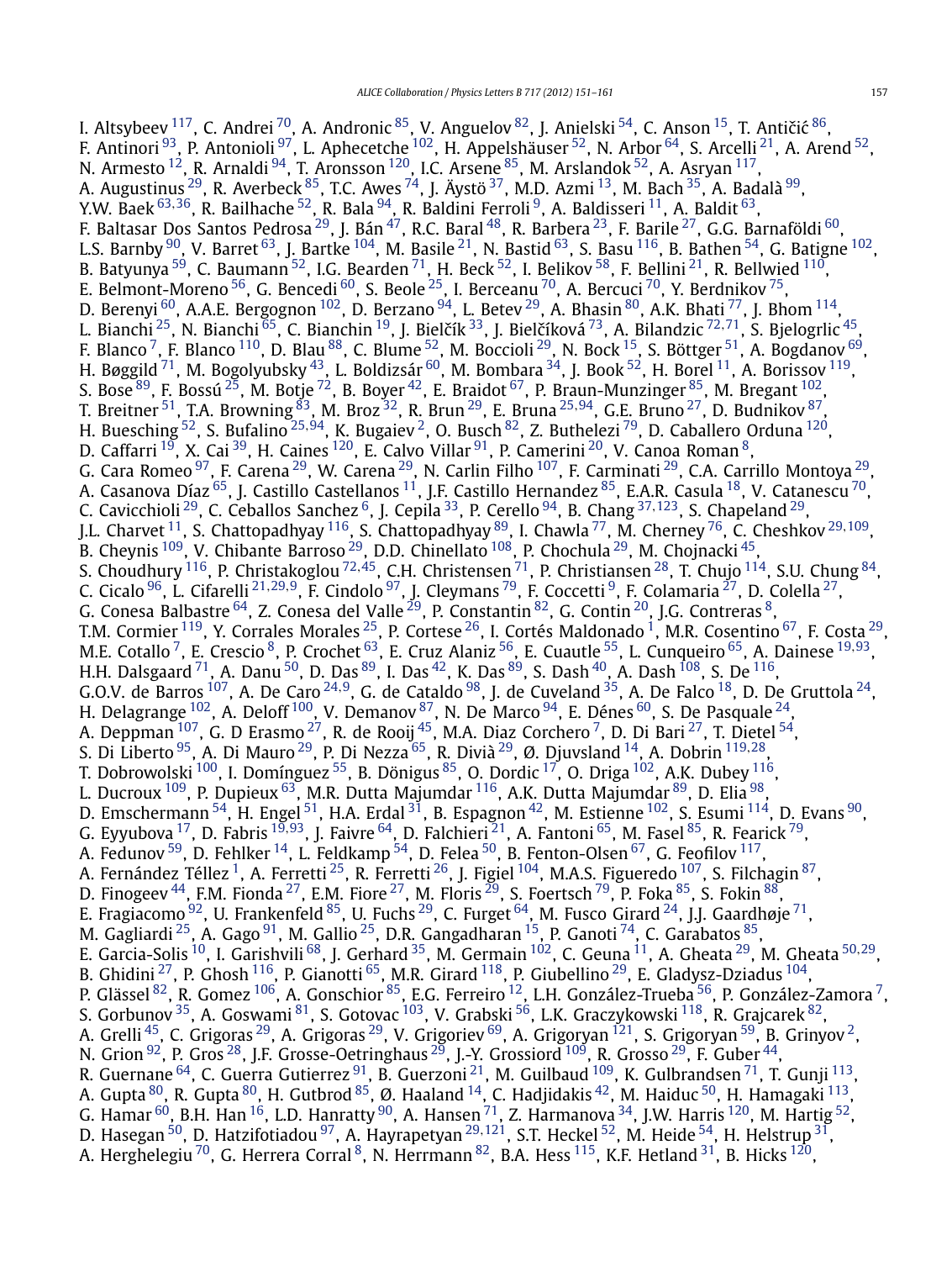P.T. Hille <sup>[120](#page-10-0)</sup>, B. Hippolyte <sup>58</sup>, T. Horaguchi <sup>[114](#page-10-0)</sup>, Y. Hori <sup>113</sup>, P. Hristov <sup>29</sup>, I. Hřivnáčová <sup>42</sup>, M. Huang <sup>14</sup>, T.J. Humanic [15](#page-9-0)*,*[∗](#page-10-0), D.S. Hwang [16,](#page-9-0) R. Ichou [63,](#page-9-0) R. Ilkaev [87,](#page-9-0) I. Ilkiv [100,](#page-10-0) M. Inaba [114,](#page-10-0) E. Incani [18,](#page-9-0) G.M. Innocenti  $^{25}$ , P.G. Innocenti  $^{29}$ , M. Ippolitov  $^{88}$ , M. Irfan  $^{13}$ , C. Ivan  $^{85}$ , V. Ivanov  $^{75}$  $^{75}$  $^{75}$ , M. Ivanov  $^{85}$ , A. Ivanov <sup>117</sup>, O. Ivanytskyi <sup>2</sup>, A. Jachołkowski <sup>29</sup>, P.M. Jacobs <sup>67</sup>, H.J. Jang <sup>62</sup>, M.A. Janik <sup>118</sup>, R. Janik <sup>32</sup>, P.H.S.Y. Jayarathna <sup>110</sup>, S. Jena <sup>40</sup>, D.M. Jha <sup>119</sup>, R.T. Jimenez Bustamante <sup>55</sup>, L. Jirden <sup>[29](#page-9-0)</sup>, P.G. Jones <sup>90</sup>, H. Jung $^{36}$ , A. Jusko $^{90}$  $^{90}$  $^{90}$ , A.B. Kaidalov $^{46}$ , V. Kakoyan  $^{121}$ , S. Kalcher $^{35}$ , P. Kaliňák $^{47}$ , T. Kalliokoski $^{37},$ A. Kalweit [53](#page-9-0), K. Kanaki [14,](#page-9-0) J.H. Kang [123,](#page-10-0) V. Kaplin [69,](#page-9-0) A. Karasu Uysal [29](#page-9-0)*,*[122,](#page-10-0) O. Karavichev [44,](#page-9-0) T. Karavicheva  $^{44}$ , E. Karpechev  $^{44}$ , A. Kazantsev  $^{88}$ , U. Kebschull  $^{51}$  $^{51}$  $^{51}$ , R. Keidel  $^{124}$ , S.A. Khan  $^{116}$ , M.M. Khan  $^{13}$ , P. Khan  $^{89}$ , A. Khanzadeev  $^{75}$  $^{75}$  $^{75}$ , Y. Kharlov  $^{43}$ , B. Kileng  $^{31}$ , T. Kim  $^{123}$ , D.W. Kim  $^{36}$  $^{36}$  $^{36}$ , J.H. Kim  $^{16}$ , J.S. Kim <sup>36</sup>, M. Kim <sup>36</sup>, B. Kim <sup>123</sup>, M. Kim <sup>123</sup>, S.H. Kim <sup>36</sup>, S. Kim <sup>16</sup>, D.J. Kim <sup>37</sup>, S. Kirsch <sup>35</sup>, I. Kisel <sup>35</sup>, S. Kiselev [46,](#page-9-0) A. Kisiel [29](#page-9-0)*,*[118](#page-10-0), J.L. Klay [4,](#page-8-0) J. Klein [82,](#page-9-0) C. Klein-Bösing [54,](#page-9-0) M. Kliemant [52,](#page-9-0) A. Kluge [29,](#page-9-0) M.L. Knichel  $^{85}$ , A.G. Knospe  $^{105}$ , K. Koch  $^{82}$ , M.K. Köhler  $^{85}$ , A. Kolojvari  $^{117}$ , V. Kondratiev  $^{117}$ , N. Kondratyeva  $^{69}$ , A. Konevskikh  $^{44}$ , A. Korneev  $^{87}$ , R. Kour  $^{90}$ , M. Kowalski  $^{104}$ , S. Kox  $^{64}$ , G. Koyithatta Meethaleveedu [40,](#page-9-0) J. Kral [37,](#page-9-0) I. Králik [47](#page-9-0), F. Kramer [52,](#page-9-0) I. Kraus [85,](#page-9-0) T. Krawutschke [82](#page-9-0)*,*[30,](#page-9-0) M. Krelina [33,](#page-9-0) M. Kretz [35,](#page-9-0) M. Krivda [90](#page-9-0)*,*[47,](#page-9-0) F. Krizek [37,](#page-9-0) M. Krus [33](#page-9-0), E. Kryshen [75,](#page-9-0) M. Krzewicki [85,](#page-9-0) Y. Kucheriaev  $^{88}$ , C. Kuhn  $^{58}$ , P.G. Kuijer  $^{72}$ , I. Kulakov  $^{52}$ , J. Kumar  $^{40}$ , P. Kurashvili  $^{100}$ , A. Kurepin  $^{44}$ , A.B. Kurepin <sup>44</sup>, A. Kuryakin <sup>87</sup>, V. Kushpil <sup>73</sup>, S. Kushpil <sup>73</sup>, H. Kvaerno <sup>17</sup>, M.J. Kweon <sup>82</sup>, Y. Kwon <sup>[123](#page-10-0)</sup>, P. Ladrón de Guevara $^{55}$ , I. Lakomov $^{42}$ , R. Langoy $^{14}$ , S.L. La Pointe $^{45}$ , C. Lara $^{51}$ , A. Lardeux $^{102}$ , P. La Rocca  $^{23}$ , C. Lazzeroni  $^{90}$ , R. Lea  $^{20}$ , Y. Le Bornec  $^{42}$ , M. Lechman  $^{29}$ , S.C. Lee  $^{36}$ , G.R. Lee  $^{90}$ , K.S. Lee  $^{36},$ F. Lefèvre  $^{102}$ , J. Lehnert  $^{52}$ , L. Leistam  $^{29}$  $^{29}$  $^{29}$ , M. Lenhardt  $^{102}$ , V. Lenti  $^{98}$ , H. León  $^{56}$ , M. Leoncino  $^{94}$ , I. León Monzón $^{106}$ , H. León Vargas $^{52}$ , P. Lévai $^{60}$ , J. Lien $^{14}$ , R. Lietava $^{90}$ , S. Lindal $^{17}$ , V. Lindenstruth $^{35}$ , C. Lippmann [85](#page-9-0)*,*[29,](#page-9-0) M.A. Lisa [15](#page-9-0), L. Liu [14,](#page-9-0) P.I. Loenne [14,](#page-9-0) V.R. Loggins [119,](#page-10-0) V. Loginov [69,](#page-9-0) S. Lohn [29,](#page-9-0) D. Lohner $^{82}$ , C. Loizides $^{67}$  $^{67}$  $^{67}$ , K.K. Loo $^{37}$ , X. Lopez $^{63}$  $^{63}$  $^{63}$ , E. López Torres $^6$ , G. Løvhøiden  $^{17}$ , X.-G. Lu $^{82}$ , P. Luettig <sup>52</sup>, M. Lunardon <sup>19</sup>, J. Luo <sup>39</sup>, G. Luparello <sup>45</sup>, L. Luquin <sup>102</sup>, C. Luzzi <sup>29</sup>, R. Ma <sup>120</sup>, K. Ma <sup>39</sup>, D.M. Madagodahettige-Don <sup>[110](#page-10-0)</sup>, A. Maevskaya <sup>44</sup>, M. Mager <sup>[53](#page-9-0),29</sup>, D.P. Mahapatra <sup>48</sup>, A. Maire <sup>82</sup>, M. Malaev <sup>75</sup>, I. Maldonado Cervantes <sup>55</sup>, L. Malinina <sup>[59](#page-9-0),[i](#page-10-0)</sup>, D. Mal'Kevich <sup>46</sup>, P. Malzacher <sup>[85](#page-9-0)</sup>, A. Mamonov <sup>[87](#page-9-0)</sup>, L. Manceau <sup>94</sup>, L. Mangotra <sup>[80](#page-9-0)</sup>, V. Manko <sup>88</sup>, F. Manso <sup>63</sup>, V. Manzari <sup>98</sup>, Y. Mao <sup>39</sup>, M. Marchisone [63](#page-9-0)*,*[25,](#page-9-0) J. Mareš [49,](#page-9-0) G.V. Margagliotti [20](#page-9-0)*,*[92,](#page-9-0) A. Margotti [97,](#page-10-0) A. Marín [85,](#page-9-0) C.A. Marin Tobon [29,](#page-9-0) C. Markert  $^{105}$  $^{105}$  $^{105}$ , I. Martashvili  $^{112}$ , P. Martinengo  $^{29}$ , M.I. Martínez  $^1$ , A. Martínez Davalos  $^{56}$  $^{56}$  $^{56}$ , G. Martínez García  $^{102}$ , Y. Martynov  $^2$ , A. Mas  $^{102}$ , S. Masciocchi  $^{85}$ , M. Masera  $^{25}$ , A. Masoni  $^{96},$ L. Massacrier [109](#page-10-0)*,*[102,](#page-10-0) M. Mastromarco [98](#page-10-0), A. Mastroserio [27](#page-9-0)*,*[29,](#page-9-0) Z.L. Matthews [90,](#page-9-0) A. Matyja [104](#page-10-0)*,*[102,](#page-10-0) D. Mayani <sup>55</sup>, C. Mayer <sup>[104](#page-10-0)</sup>, J. Mazer <sup>112</sup>, M.A. Mazzoni <sup>95</sup>, F. Meddi <sup>22</sup>, A. Menchaca-Rocha <sup>56</sup>, J. Mercado Pérez <sup>82</sup>, M. Meres <sup>32</sup>, Y. Miake <sup>114</sup>, L. Milano <sup>25</sup>, J. Milosevic <sup>17</sup>, A. Mischke <sup>45</sup>, A.N. Mishra <sup>81</sup>, D. Miśkowiec <sup>[85](#page-9-0),29</sup>, C. Mitu <sup>50</sup>, J. Mlynarz <sup>119</sup>, B. Mohanty <sup>116</sup>, A.K. Mohanty <sup>29</sup>, L. Molnar <sup>29</sup>, L. Montaño Zetina  $^8$ , M. Monteno  $^{94}$  $^{94}$  $^{94}$ , E. Montes  $^7$  $^7$ , T. Moon  $^{123}$ , M. Morando  $^{19}$ , D.A. Moreira De Godoy  $^{107},$ S. Moretto  $^{19}$ , A. Morsch  $^{29}$ , V. Muccifora  $^{65}$ , E. Mudnic  $^{103}$ , S. Muhuri  $^{116}$  $^{116}$  $^{116}$ , M. Mukherjee  $^{116}$ , H. Müller  $^{29}$ , M.G. Munhoz  $^{107}$ , L. Musa  $^{29}$ , A. Musso  $^{94}$ , B.K. Nandi  $^{40}$ , R. Nania  $^{97}$ , E. Nappi  $^{98}$ , C. Nattrass  $^{112}$ , N.P. Naumov <sup>87</sup>, S. Navin <sup>90</sup>, T.K. Nayak <sup>[116](#page-10-0)</sup>, S. Nazarenko <sup>[87](#page-9-0)</sup>, G. Nazarov <sup>87</sup>, A. Nedosekin <sup>46</sup>, M. Niculescu [50](#page-9-0)*,*[29](#page-9-0), B.S. Nielsen [71,](#page-9-0) T. Niida [114,](#page-10-0) S. Nikolaev [88,](#page-9-0) V. Nikolic [86,](#page-9-0) S. Nikulin [88,](#page-9-0) V. Nikulin [75,](#page-9-0) B.S. Nilsen [76,](#page-9-0) M.S. Nilsson [17,](#page-9-0) F. Noferini [97](#page-10-0)*,*[9,](#page-8-0) P. Nomokonov [59](#page-9-0), G. Nooren [45,](#page-9-0) N. Novitzky [37,](#page-9-0) A. Nyanin [88,](#page-9-0) A. Nyatha [40,](#page-9-0) C. Nygaard [71,](#page-9-0) J. Nystrand [14,](#page-9-0) A. Ochirov [117,](#page-10-0) H. Oeschler [53](#page-9-0)*,*[29,](#page-9-0) S. Oh [120,](#page-10-0) S.K. Oh [36,](#page-9-0) J. Oleniacz [118,](#page-10-0) C. Oppedisano [94,](#page-10-0) A. Ortiz Velasquez [28](#page-9-0)*,*[55,](#page-9-0) G. Ortona [25,](#page-9-0) A. Oskarsson [28,](#page-9-0) P. Ostrowski [118,](#page-10-0) J. Otwinowski <sup>85</sup>, K. Oyama <sup>82</sup>, K. Ozawa <sup>113</sup>, Y. Pachmayer <sup>82</sup>, M. Pachr <sup>33</sup>, F. Padilla <sup>[25](#page-9-0)</sup>, P. Pagano <sup>24</sup>, G. Paić  $^{55}$ , F. Painke  $^{35}$  $^{35}$  $^{35}$ , C. Pajares  $^{12}$ , S. Pal  $^{11}$ , S.K. Pal  $^{116}$ , A. Palaha  $^{90}$  $^{90}$  $^{90}$ , A. Palmeri  $^{99}$ , V. Papikyan  $^{121}$ , G.S. Pappalardo  $^{99}$ , W.J. Park  $^{85}$ , A. Passfeld  $^{54}$ , B. Pastirčák  $^{47}$ , D.I. Patalakha  $^{43}$ , V. Paticchio  $^{98}$  $^{98}$  $^{98}$ , A. Pavlinov <sup>119</sup>, T. Pawlak <sup>118</sup>, T. Peitzmann <sup>45</sup>, H. Pereira Da Costa <sup>11</sup>, E. Pereira De Oliveira Filho <sup>[107](#page-10-0)</sup>, D. Peresunko <sup>88</sup>, C.E. Pérez Lara <sup>72</sup>, E. Perez Lezama <sup>[55](#page-9-0)</sup>, D. Perini <sup>29</sup>, D. Perrino <sup>[27](#page-9-0)</sup>, W. Peryt <sup>[118](#page-10-0)</sup>, A. Pesci <sup>97</sup>, V. Peskov <sup>[29](#page-9-0),55</sup>, Y. Pestov <sup>3</sup>, V. Petráček <sup>33</sup>, M. Petran <sup>33</sup>, M. Petris <sup>70</sup>, P. Petrov <sup>90</sup>, M. Petrovici <sup>70</sup>, C. Petta  $^{23}$ , S. Piano  $^{92}$ , A. Piccotti  $^{94}$ , M. Pikna  $^{32}$ , P. Pillot  $^{102}$ , O. Pinazza  $^{29}$ , L. Pinsky  $^{110}$ , N. Pitz  $^{52}$ , D.B. Piyarathna <sup>110</sup>, M. Płoskoń <sup>[67](#page-9-0)</sup>, J. Pluta <sup>118</sup>, T. Pocheptsov <sup>59</sup>, S. Pochybova <sup>60</sup>, P.L.M. Podesta-Lerma <sup>106</sup>, M.G. Poghosyan [29](#page-9-0)*,*[25,](#page-9-0) K. Polák [49,](#page-9-0) B. Polichtchouk [43,](#page-9-0) A. Pop [70](#page-9-0), S. Porteboeuf-Houssais [63,](#page-9-0) V. Pospíšil [33,](#page-9-0) B. Potukuchi [80,](#page-9-0) S.K. Prasad [119,](#page-10-0) R. Preghenella [97](#page-10-0)*,*[9,](#page-8-0) F. Prino [94,](#page-10-0) C.A. Pruneau [119,](#page-10-0) I. Pshenichnov [44,](#page-9-0)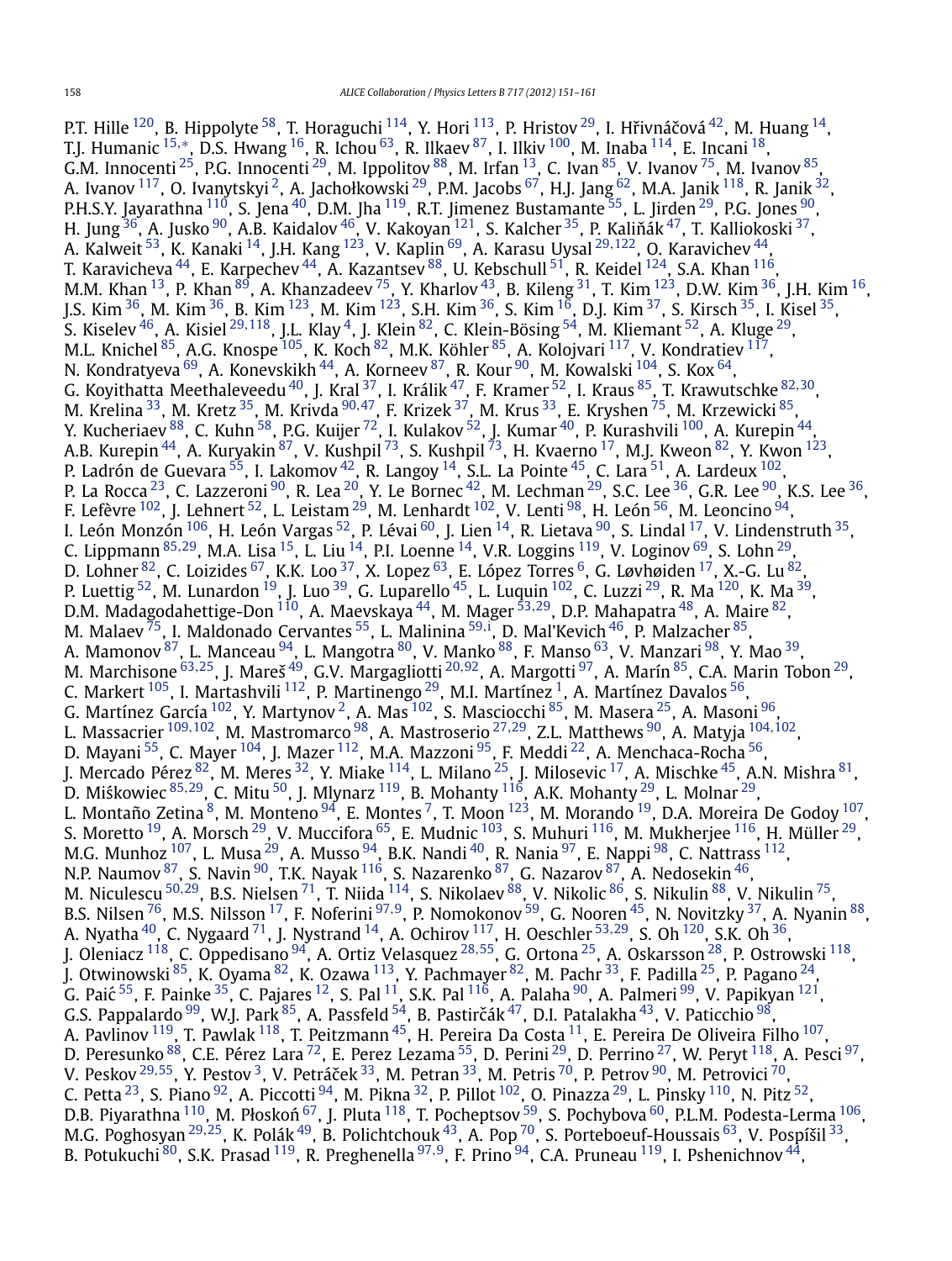<span id="page-8-0"></span>S. Puchagin [87,](#page-9-0) G. Puddu [18,](#page-9-0) J. Pujol Teixido [51](#page-9-0), A. Pulvirenti [23](#page-9-0)*,*[29,](#page-9-0) V. Punin [87,](#page-9-0) M. Putiš [34,](#page-9-0) J. Putschke [119](#page-10-0)*,*[120](#page-10-0), E. Quercigh [29,](#page-9-0) H. Qvigstad [17](#page-9-0), A. Rachevski [92,](#page-9-0) A. Rademakers [29,](#page-9-0) S. Radomski [82,](#page-9-0) T.S. Räihä $^{\rm 37}$  $^{\rm 37}$  $^{\rm 37}$ , J. Rak $^{\rm 37}$ , A. Rakotozafindrabe $^{\rm 11}$ , L. Ramello $^{\rm 26}$ , A. Ramírez Reyes $^{\rm 8}$ , S. Raniwala $^{\rm 81}$ , R. Raniwala [81,](#page-9-0) S.S. Räsänen [37,](#page-9-0) B.T. Rascanu [52,](#page-9-0) D. Rathee [77,](#page-9-0) K.F. Read [112,](#page-10-0) J.S. Real [64,](#page-9-0) K. Redlich [100](#page-10-0)*,*[57,](#page-9-0) P. Reichelt  $^{52}$ , M. Reicher  $^{45}$ , R. Renfordt  $^{52}$ , A.R. Reolon  $^{65}$ , A. Reshetin  $^{44}$ , F. Rettig  $^{35}$ , J.-P. Revol  $^{29}$ , K. Reygers  $^{82}$ , L. Riccati  $^{94}$ , R.A. Ricci  $^{66}$ , T. Richert  $^{28}$  $^{28}$  $^{28}$ , M. Richter  $^{17}$ , P. Riedler  $^{29}$  $^{29}$  $^{29}$ , W. Riegler  $^{29}$ , F. Riggi [23](#page-9-0)*,*[99,](#page-10-0) B. Rodrigues Fernandes Rabacal [29](#page-9-0), M. Rodríguez Cahuantzi 1, A. Rodriguez Manso [72](#page-9-0), K. Røed  $^{14}$ , D. Rohr  $^{35}$ , D. Röhrich  $^{14}$ , R. Romita  $^{85}$  $^{85}$  $^{85}$ , F. Ronchetti  $^{65}$ , P. Rosnet  $^{63}$ , S. Rossegger  $^{29}$ , A. Rossi [29](#page-9-0)*,*[19,](#page-9-0) C. Roy [58,](#page-9-0) P. Roy [89,](#page-9-0) A.J. Rubio Montero 7, R. Rui [20,](#page-9-0) E. Ryabinkin [88,](#page-9-0) A. Rybicki [104,](#page-10-0) S. Sadovsky $^{43}$ , K. Šafařík $^{29}$ , R. Sahoo $^{41}$  $^{41}$  $^{41}$ , P.K. Sahu $^{48}$ , J. Saini  $^{116}$ , H. Sakaguchi  $^{38}$ , S. Sakai  $^{67}$ , D. Sakata  $^{114}$ , C.A. Salgado  $^{12}$ , J. Salzwedel  $^{15}$ , S. Sambyal  $^{80}$ , V. Samsonov  $^{75}$ , X. Sanchez Castro  $^{58}$ , L. Šándor  $^{47}$ , A. Sandoval [56,](#page-9-0) S. Sano [113,](#page-10-0) M. Sano [114,](#page-10-0) R. Santo [54,](#page-9-0) R. Santoro [98](#page-10-0)*,*[29](#page-9-0)*,*9, J. Sarkamo [37,](#page-9-0) E. Scapparone [97,](#page-10-0) F. Scarlassara <sup>19</sup>, R.P. Scharenberg  $^{83}$ , C. Schiaua <sup>70</sup>, R. Schicker  $^{82}$ , C. Schmidt  $^{85}$ , H.R. Schmidt  $^{115}$ , S. Schreiner [29,](#page-9-0) S. Schuchmann [52,](#page-9-0) J. Schukraft [29,](#page-9-0) Y. Schutz [29](#page-9-0)*,*[102,](#page-10-0) K. Schwarz [85,](#page-9-0) K. Schweda [85](#page-9-0)*,*[82](#page-9-0), G. Scioli [21,](#page-9-0) E. Scomparin [94,](#page-10-0) R. Scott [112,](#page-10-0) P.A. Scott [90,](#page-9-0) G. Segato [19,](#page-9-0) I. Selyuzhenkov [85,](#page-9-0) S. Senyukov [26](#page-9-0)*,*[58](#page-9-0), J. Seo [84](#page-9-0), S. Serci [18,](#page-9-0) E. Serradilla <sup>7</sup>*,*[56,](#page-9-0) A. Sevcenco [50,](#page-9-0) A. Shabetai [102,](#page-10-0) G. Shabratova [59,](#page-9-0) R. Shahoyan [29,](#page-9-0) N. Sharma <sup>77</sup>, S. Sharma <sup>80</sup>, S. Rohni <sup>80</sup>, K. Shigaki <sup>38</sup>, M. Shimomura <sup>114</sup>, K. Shtejer <sup>6</sup>, Y. Sibiriak <sup>88</sup>, M. Siciliano  $^{25}$ , E. Sicking  $^{29}$ , S. Siddhanta  $^{96}$ , T. Siemiarczuk  $^{100}$ , D. Silvermyr  $^{74}$ , C. Silvestre  $^{64},$ G. Simatovic <sup>86</sup>, G. Simonetti <sup>29</sup>, R. Singaraju <sup>116</sup>, R. Singh <sup>80</sup>, S. Singha <sup>116</sup>, V. Singhal <sup>116</sup>, T. Sinha <sup>89</sup>, B.C. Sinha $^{116}$ , B. Sitar $^{32}$ , M. Sitta $^{26}$ , T.B. Skaali $^{17}$  $^{17}$  $^{17}$ , K. Skjerdal $^{14}$ , R. Smakal $^{33}$ , N. Smirnov $^{120}$ , R.J.M. Snellings  $^{45}$  $^{45}$  $^{45}$ , C. Søgaard  $^{71}$ , R. Soltz  $^{68}$ , H. Son  $^{16}$ , M. Song  $^{123}$ , J. Song  $^{84}$ , C. Soos  $^{29}$ , F. Soramel  $^{19}$  $^{19}$  $^{19}$ , I. Sputowska <sup>104</sup>, M. Spyropoulou-Stassinaki <sup>78</sup>, B.K. Srivastava <sup>83</sup>, J. Stachel <sup>82</sup>, I. Stan <sup>50</sup>, I. Stan <sup>50</sup>, G. Stefanek  $^{100}$  $^{100}$  $^{100}$ , T. Steinbeck  $^{35}$ , M. Steinpreis  $^{15}$ , E. Stenlund  $^{28}$ , G. Steyn  $^{79}$ , J.H. Stiller  $^{82}$ , D. Stocco  $^{102}$ , M. Stolpovskiy <sup>43</sup>, K. Strabykin <sup>87</sup>, P. Strmen <sup>32</sup>, A.A.P. Suaide <sup>107</sup>, M.A. Subieta Vásquez <sup>25</sup>, T. Sugitate <sup>38</sup>, C. Suire  $^{42}$ , M. Sukhorukov  $^{87}$ , R. Sultanov  $^{46}$ , M. Šumbera  $^{73}$ , T. Susa  $^{86}$ , A. Szanto de Toledo  $^{107}$ , I. Szarka [32,](#page-9-0) A. Szczepankiewicz [104](#page-10-0)*,*[29](#page-9-0), A. Szostak [14,](#page-9-0) M. Szymanski [118,](#page-10-0) J. Takahashi [108,](#page-10-0) J.D. Tapia Takaki <sup>42</sup>, A. Tauro <sup>[29](#page-9-0)</sup>, G. Tejeda Muñoz <sup>1</sup>, A. Telesca <sup>29</sup>, C. Terrevoli <sup>27</sup>, J. Thäder <sup>[85](#page-9-0)</sup>, D. Thomas <sup>45</sup>, R. Tieulent [109,](#page-10-0) A.R. Timmins [110,](#page-10-0) D. Tlusty [33,](#page-9-0) A. Toia [35](#page-9-0)*,*[29,](#page-9-0) H. Torii [113,](#page-10-0) L. Toscano [94,](#page-10-0) D. Truesdale [15,](#page-9-0) W.H. Trzaska  $^{37}$ , T. Tsuji  $^{113}$ , A. Tumkin  $^{87}$ , R. Turrisi  $^{93}$ , T.S. Tveter  $^{17}$ , J. Ulery  $^{52}$ , K. Ullaland  $^{14}$ , J. Ulrich [61](#page-9-0)*,*[51,](#page-9-0) A. Uras [109,](#page-10-0) J. Urbán [34,](#page-9-0) G.M. Urciuoli [95,](#page-10-0) G.L. Usai [18,](#page-9-0) M. Vajzer [33](#page-9-0)*,*[73,](#page-9-0) M. Vala [59](#page-9-0)*,*[47,](#page-9-0) L. Valencia Palomo $^{42}$ , S. Vallero $^{82}$ , N. van der Kolk $^{72}$ , P. Vande Vyvre $^{29}$ , M. van Leeuwen $^{45},$ L. Vannucci <sup>66</sup>, A. Vargas <sup>1</sup>, R. Varma <sup>40</sup>, M. Vasileiou <sup>[78](#page-9-0)</sup>, A. Vasiliev <sup>88</sup>, V. Vechernin <sup>117</sup>, M. Veldhoen <sup>45</sup>, M. Venaruzzo $^{20}$ , E. Vercellin $^{25}$ , S. Vergara  $^1$ , R. Vernet  $^5$ , M. Verweij  $^{45}$ , L. Vickovic  $^{103}$  $^{103}$  $^{103}$ , G. Viesti  $^{19}$ , O. Vikhlyantsev $^{87}$ , Z. Vilakazi  $^{79}$ , O. Villalobos Baillie  $^{90}$ , A. Vinogradov $^{88}$ , L. Vinogradov  $^{117},$ Y. Vinogradov <sup>87</sup>, T. Virgili <sup>24</sup>, Y.P. Viyogi <sup>116</sup>, A. Vodopyanov <sup>59</sup>, K. Voloshin <sup>46</sup>, S. Voloshin <sup>119</sup>, G. Volpe [27](#page-9-0)*,*[29,](#page-9-0) B. von Haller [29,](#page-9-0) D. Vranic [85,](#page-9-0) G. Øvrebekk [14,](#page-9-0) J. Vrláková [34,](#page-9-0) B. Vulpescu [63,](#page-9-0) A. Vyushin [87](#page-9-0), V. Wagner  $^{33}$ , B. Wagner  $^{14}$ , R. Wan  $^{39}$ , M. Wang  $^{39}$ , D. Wang  $^{39}$ , Y. Wang  $^{82}$  $^{82}$  $^{82}$ , Y. Wang  $^{39}$ , K. Watanabe  $^{114}$  $^{114}$  $^{114}$ , M. Weber [110,](#page-10-0) J.P. Wessels [29](#page-9-0)*,*[54,](#page-9-0) U. Westerhoff [54,](#page-9-0) J. Wiechula [115,](#page-10-0) J. Wikne [17,](#page-9-0) M. Wilde [54,](#page-9-0) G. Wilk [100,](#page-10-0) A. Wilk  $^{54}$ , M.C.S. Williams  $^{97}$ , B. Windelband  $^{82}$ , L. Xaplanteris Karampatsos  $^{105}$ , C.G. Yaldo  $^{119}$ , Y. Yamaguchi  $^{113}$  $^{113}$  $^{113}$ , H. Yang  $^{11}$ , S. Yang  $^{14}$ , S. Yasnopolskiy  $^{88}$ , J. Yi  $^{84}$  $^{84}$  $^{84}$ , Z. Yin  $^{39}$ , I.-K. Yoo  $^{84}$ , J. Yoon  $^{123}$ , W. Yu  $^{52}$ , X. Yuan  $^{39}$ , I. Yushmanov  $^{88}$ , C. Zach  $^{33}$  $^{33}$  $^{33}$ , C. Zampolli  $^{97}$ , S. Zaporozhets  $^{59}$ , A. Zarochentsev  $^{117},$ P. Závada [49,](#page-9-0) N. Zaviyalov [87,](#page-9-0) H. Zbroszczyk [118,](#page-10-0) P. Zelnicek [51,](#page-9-0) I.S. Zgura [50,](#page-9-0) M. Zhalov [75](#page-9-0), X. Zhang [63](#page-9-0)*,*[39,](#page-9-0) H. Zhang [39,](#page-9-0) F. Zhou [39,](#page-9-0) D. Zhou [39,](#page-9-0) Y. Zhou [45,](#page-9-0) J. Zhu [39,](#page-9-0) J. Zhu [39,](#page-9-0) X. Zhu [39,](#page-9-0) A. Zichichi [21](#page-9-0)*,*9, A. Zimmermann $^{82}$ , G. Zinovjev  $^2$ , Y. Zoccarato  $^{109}$ , M. Zynovyev  $^2$ , M. Zyzak  $^{52}$  $^{52}$  $^{52}$ 

<sup>1</sup> *Benemérita Universidad Autónoma de Puebla, Puebla, Mexico*

<sup>2</sup> *Bogolyubov Institute for Theoretical Physics, Kiev, Ukraine*

<sup>3</sup> *Budker Institute for Nuclear Physics, Novosibirsk, Russia*

<sup>4</sup> *California Polytechnic State University, San Luis Obispo, CA, United States*

<sup>5</sup> *Centre de Calcul de l'IN2P3, Villeurbanne, France*

<sup>6</sup> *Centro de Aplicaciones Tecnológicas y Desarrollo Nuclear (CEADEN), Havana, Cuba*

<sup>7</sup> *Centro de Investigaciones Energéticas Medioambientales y Tecnológicas (CIEMAT), Madrid, Spain*

<sup>8</sup> *Centro de Investigación y de Estudios Avanzados (CINVESTAV), Mexico City and Mérida, Mexico*

<sup>9</sup> *Centro Fermi – Centro Studi e Ricerche e Museo Storico della Fisica "Enrico Fermi", Rome, Italy*

<sup>10</sup> *Chicago State University, Chicago, IL, United States*

<sup>11</sup> *Commissariat à l'Energie Atomique, IRFU, Saclay, France*

<sup>12</sup> *Departamento de Física de Partículas and IGFAE, Universidad de Santiago de Compostela, Santiago de Compostela, Spain*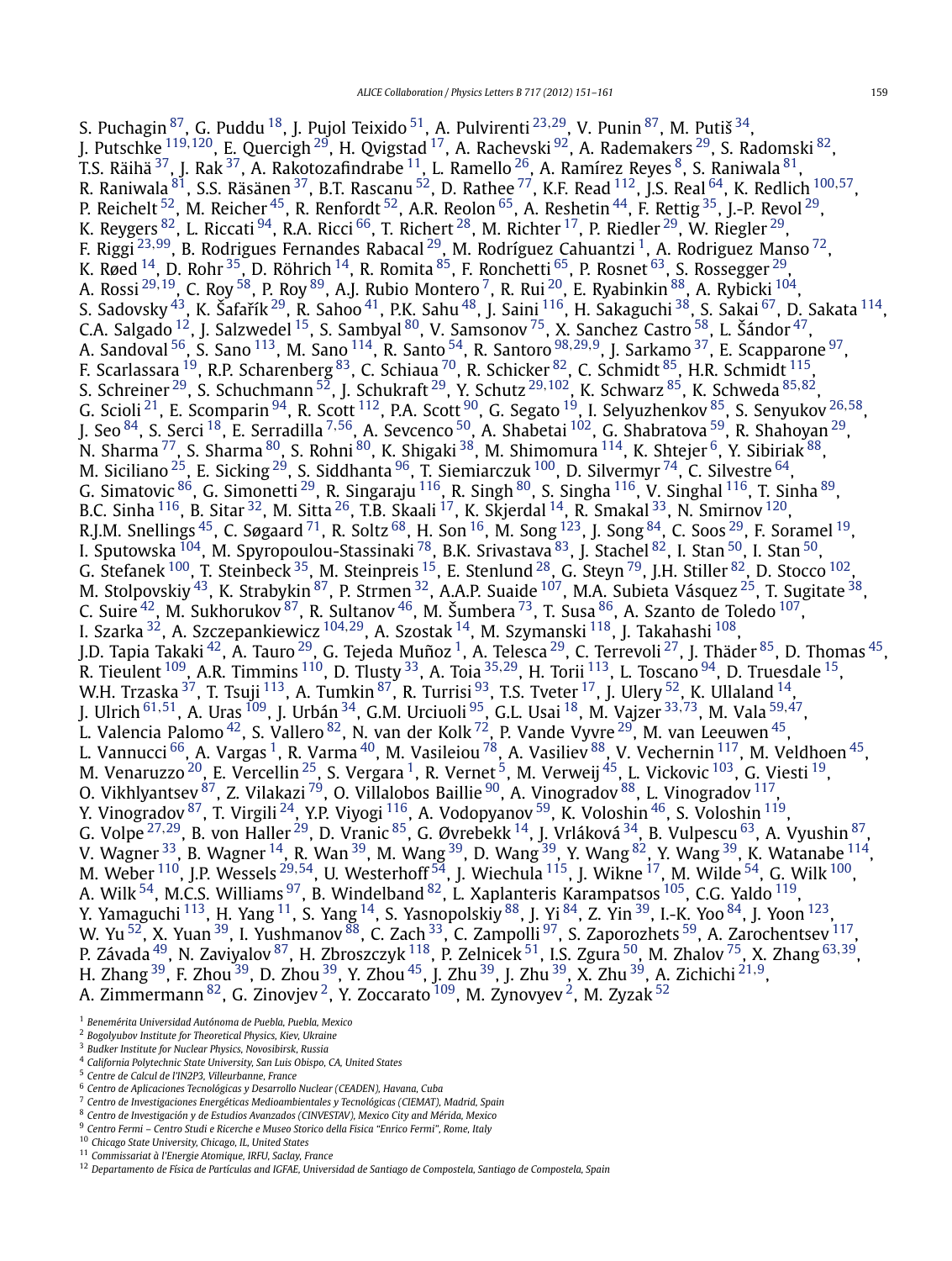- <span id="page-9-0"></span>*Department of Physics Aligarh Muslim University, Aligarh, India*
- *Department of Physics and Technology, University of Bergen, Bergen, Norway*
- *Department of Physics, Ohio State University, Columbus, OH, United States*
- *Department of Physics, Sejong University, Seoul, South Korea*
- *Department of Physics, University of Oslo, Oslo, Norway*
- *Dipartimento di Fisica dell'Università and Sezione INFN, Cagliari, Italy*
- *Dipartimento di Fisica dell'Università and Sezione INFN, Padova, Italy*
- *Dipartimento di Fisica dell'Università and Sezione INFN, Trieste, Italy*
- *Dipartimento di Fisica dell'Università and Sezione INFN, Bologna, Italy*
- *Dipartimento di Fisica dell'Università 'La Sapienza' and Sezione INFN, Rome, Italy*
- *Dipartimento di Fisica e Astronomia dell'Università and Sezione INFN, Catania, Italy*
- *Dipartimento di Fisica 'E.R. Caianiello' dell'Università and Gruppo Collegato INFN, Salerno, Italy*
- *Dipartimento di Fisica Sperimentale dell'Università and Sezione INFN, Turin, Italy*
- *Dipartimento di Scienze e Innovazione Tecnologica dell'Università del Piemonte Orientale and Gruppo Collegato INFN, Alessandria, Italy*
- *Dipartimento Interateneo di Fisica 'M. Merlin' and Sezione INFN, Bari, Italy*
- *Division of Experimental High Energy Physics, University of Lund, Lund, Sweden*
- *European Organization for Nuclear Research (CERN), Geneva, Switzerland*
- *Fachhochschule Köln, Köln, Germany*
- *Faculty of Engineering, Bergen University College, Bergen, Norway*
- *Faculty of Mathematics, Physics and Informatics, Comenius University, Bratislava, Slovakia*
- *Faculty of Nuclear Sciences and Physical Engineering, Czech Technical University in Prague, Prague, Czech Republic*
- *Faculty of Science, P.J. Šafárik University, Košice, Slovakia*
- *Frankfurt Institute for Advanced Studies, Johann Wolfgang Goethe-Universität Frankfurt, Frankfurt, Germany*
- *Gangneung-Wonju National University, Gangneung, South Korea*
- *Helsinki Institute of Physics (HIP) and University of Jyväskylä, Jyväskylä, Finland*
- *Hiroshima University, Hiroshima, Japan*
- *Hua-Zhong Normal University, Wuhan, China*
- *Indian Institute of Technology, Mumbai, India*
- *Indian Institute of Technology Indore (IIT), Indore, India*
- *Institut de Physique Nucléaire d'Orsay (IPNO), Université Paris-Sud, CNRS-IN2P3, Orsay, France*
- *Institute for High Energy Physics, Protvino, Russia*
- *Institute for Nuclear Research, Academy of Sciences, Moscow, Russia*
- *Nikhef, National Institute for Subatomic Physics and Institute for Subatomic Physics of Utrecht University, Utrecht, Netherlands*
- *Institute for Theoretical and Experimental Physics, Moscow, Russia*
- *Institute of Experimental Physics, Slovak Academy of Sciences, Košice, Slovakia*
- *Institute of Physics, Bhubaneswar, India*
- *Institute of Physics, Academy of Sciences of the Czech Republic, Prague, Czech Republic*
- *Institute of Space Sciences (ISS), Bucharest, Romania*
- *Institut für Informatik, Johann Wolfgang Goethe-Universität Frankfurt, Frankfurt, Germany*
- *Institut für Kernphysik, Johann Wolfgang Goethe-Universität Frankfurt, Frankfurt, Germany*
- *Institut für Kernphysik, Technische Universität Darmstadt, Darmstadt, Germany*
- *Institut für Kernphysik, Westfälische Wilhelms-Universität Münster, Münster, Germany*
- *Instituto de Ciencias Nucleares, Universidad Nacional Autónoma de México, Mexico City, Mexico*
- *Instituto de Física, Universidad Nacional Autónoma de México, Mexico City, Mexico*
- *Institut of Theoretical Physics, University of Wroclaw, Poland*
- *Institut Pluridisciplinaire Hubert Curien (IPHC), Université de Strasbourg, CNRS-IN2P3, Strasbourg, France*
- *Joint Institute for Nuclear Research (JINR), Dubna, Russia*
- *KFKI Research Institute for Particle and Nuclear Physics, Hungarian Academy of Sciences, Budapest, Hungary*
- *Kirchhoff-Institut für Physik, Ruprecht-Karls-Universität Heidelberg, Heidelberg, Germany*
- *Korea Institute of Science and Technology Information, Daejeon, South Korea*
- *Laboratoire de Physique Corpusculaire (LPC), Clermont Université, Université Blaise Pascal, CNRS-IN2P3, Clermont-Ferrand, France*
- *Laboratoire de Physique Subatomique et de Cosmologie (LPSC), Université Joseph Fourier, CNRS-IN2P3, Institut Polytechnique de Grenoble, Grenoble, France*
- *Laboratori Nazionali di Frascati, INFN, Frascati, Italy*
- *Laboratori Nazionali di Legnaro, INFN, Legnaro, Italy*
- *Lawrence Berkeley National Laboratory, Berkeley, CA, United States*
- *Lawrence Livermore National Laboratory, Livermore, CA, United States*
- *Moscow Engineering Physics Institute, Moscow, Russia*
- *National Institute for Physics and Nuclear Engineering, Bucharest, Romania*
- *Niels Bohr Institute, University of Copenhagen, Copenhagen, Denmark*
- *Nikhef, National Institute for Subatomic Physics, Amsterdam, Netherlands*
- 
- *Nuclear Physics Institute, Academy of Sciences of the Czech Republic, Rež u Prahy, Czech Republic ˇ*
- *Oak Ridge National Laboratory, Oak Ridge, TN, United States*
- *Petersburg Nuclear Physics Institute, Gatchina, Russia*
- *Physics Department, Creighton University, Omaha, NE, United States*
- *Physics Department, Panjab University, Chandigarh, India*
- *Physics Department, University of Athens, Athens, Greece*
- *Physics Department, University of Cape Town, iThemba LABS, Cape Town, South Africa*
- *Physics Department, University of Jammu, Jammu, India*
- *Physics Department, University of Rajasthan, Jaipur, India*
- *Physikalisches Institut, Ruprecht-Karls-Universität Heidelberg, Heidelberg, Germany*
- *Purdue University, West Lafayette, IN, United States*
- *Pusan National University, Pusan, South Korea*
- *Research Division and ExtreMe Matter Institute EMMI, GSI Helmholtzzentrum für Schwerionenforschung, Darmstadt, Germany*
- *Rudjer Boškovi´c Institute, Zagreb, Croatia*
- *Russian Federal Nuclear Center (VNIIEF), Sarov, Russia*
- *Russian Research Centre Kurchatov Institute, Moscow, Russia*
- *Saha Institute of Nuclear Physics, Kolkata, India*
- *School of Physics and Astronomy, University of Birmingham, Birmingham, United Kingdom*
- *Sección Física, Departamento de Ciencias, Pontificia Universidad Católica del Perú, Lima, Peru*